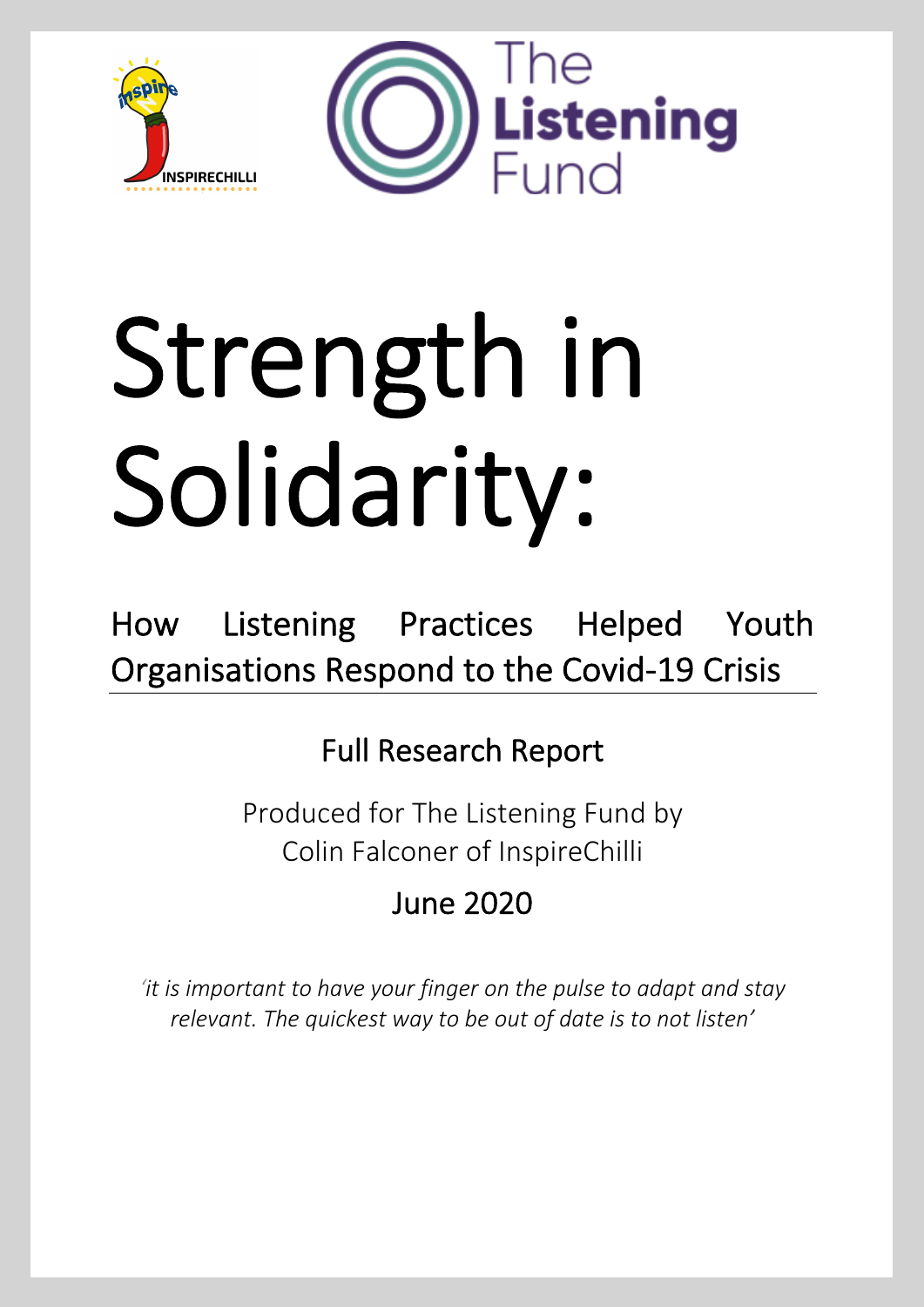# Table of Contents:

| <b>BACKGROUND</b> to the report                                                                                                                                                                                                     | $\overline{2}$ |
|-------------------------------------------------------------------------------------------------------------------------------------------------------------------------------------------------------------------------------------|----------------|
| <b>EXECUTIVE SUMMARY</b>                                                                                                                                                                                                            | 3              |
| <b>SECTION ONE:</b> How organisations increased listening with young people                                                                                                                                                         | 6              |
| <b>SECTION TWO:</b> How listening practices helped organisations provide the right<br>services and support, and how far listening to young people was deemed<br>essential for an organisation to survive and thrive during a crisis | 8              |
| <b>SECTION THREE:</b> How organisations shared insights from young people to<br>influence other stakeholders at a local or national level                                                                                           | 12             |
| <b>SECTION FOUR:</b> How young people were able to influence service changes                                                                                                                                                        | 14             |
| SECTION FIVE: How far the type of listening young people want changed                                                                                                                                                               | 18             |
| <b>SECTION SIX:</b> How funders can support organisations to listen with young<br>people                                                                                                                                            | 21             |
| SECTION SEVEN: How the principle of 'solidarity' can help us understand the<br>characteristics demonstrated by organisations' listening during the pandemic                                                                         | 23             |
| SECTION EIGHT: How to health check an organisation's ability to listen with<br>solidarity                                                                                                                                           | 25             |
| <b>SECTION NINE:</b> Recommended actions for funders and decision makers                                                                                                                                                            | 27             |
| <b>SECTION TEN: References</b>                                                                                                                                                                                                      | 33             |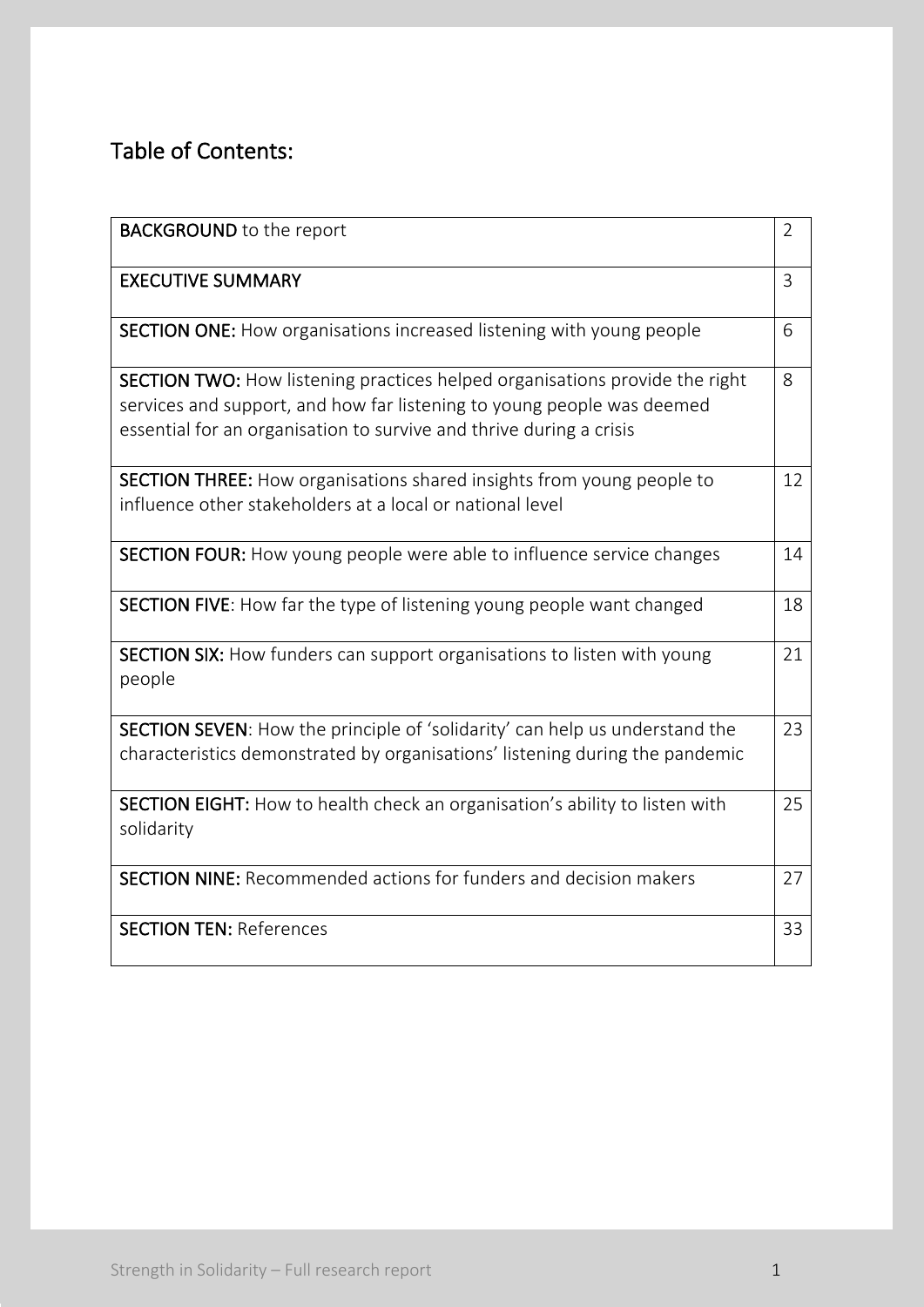# BACKGROUND to the research report

In response to the Covid-19 pandemic, The Listening Fund *(1)* has set out to understand how the listening practices and cultures which have developed over the last two years have been affected; what has enabled deep listening to survive or even flourish; and where organisations have been able to draw on their listening practice, how this enhanced their response to Covid-19. The Fund has sought to detail how a small number of partners have changed during the pandemic, surface some practical lessons which the wider youth sector can draw on during crises, and continue to make the case for further investment in work around listening, voice and lived experience.

The research project set out to explore:

- A. How organisations' listening practices have been affected by Covid-19
- B. Where listening has survived or flourished, what enabled it to do so
- C. How listening has enhanced organisations' response to supporting young people through the pandemic and lockdown
- D. How well partners have been able to share what they've heard from young people with other stakeholders during the crisis
- E. When decisions have been made about changes to services, what role young people have played in that process
- F. If the type of listening young people want during the crisis expanded or changed
- G. What role funders can/should play in supporting listening work during a crisis

InspireChilli was invited to lead a research process over 6 weeks from April  $27<sup>th</sup>$ . The research activity was based on interviewing practitioners and young people across 11 organisations who volunteered to participate. The organisations were: Beatfreeks, Carefree Cornwall, Foyer Federation, Drive Forward Foundation, The Junction, Just for Kids Law, Leap Confronting Conflict, Prison Reform Trust, Magdalene Group, Moira Anderson Foundation, and Trelya. The research benefitted from the diverse experiences of these organisations, reflected in the range of young people they work with, the geographical context of their services in different regions from Cornwall to Edinburgh, and delivery locations that varied from youth centres to accommodation-based projects.

The number of organisations and young people selected to provide feedback represent a small sample size to produce accurate statistical findings but offer a strong learning base for qualitative insights. Where ever possible, the language of young people and practitioners has been used to illustrate research findings in the report.

On behalf of the Listening Fund, InspireChilli would like to thank all the young people and practitioners who found time to participate in this research, without whose generosity, clarity of insight and inspiration the final report could not have been produced.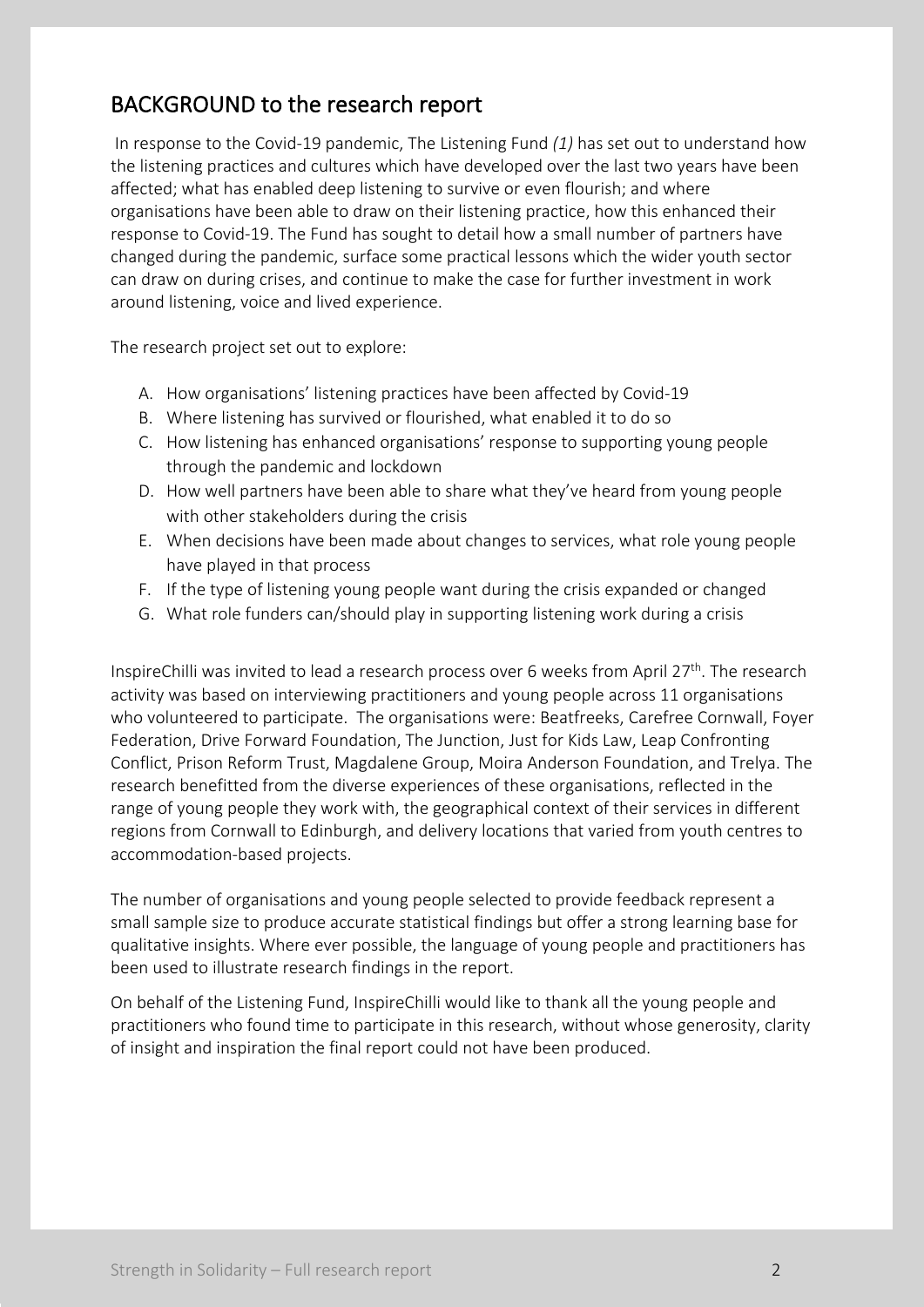# EXECUTIVE SUMMARY

The research identified six main findings:

### 1) The ability to listen to young people improved how organisations responded to the crisis

 '*It's easy to presume things in a crisis; It's more effective to identify and respond to things that matter to people'*. The research highlighted that being able to listen with young people helped organisations to be more confident at allocating resources. It meant that organisations could adapt delivery processes at speed, make effective decisions in line with young people's different needs, and creatively overcome challenges. Adaptions shaped through listening practices encouraged organisations to focus on services being able to prosper rather than just survive. Drawing on intelligence and involvement from young people strengthened the likelihood that organisations could respond to the right things and communicate decisions clearly. There was also a positive impact on young people: feeling listened to increased personal wellbeing and generated greater levels of trust, both key for organisational impact.

### 2) Organisations reacted quickly to the crisis by listening to young people

The research showed how organisations used listening approaches with young people to react quickly to the crisis. Organisations were under increased pressure but generally thrived through the quality of their 1-1 listening relationships with young people. Frequency of contact was increased, and services adapted, based on understanding the personal needs and preferences of young people for social connection, communication, and support. Young people appreciated the higher levels of 1-1 contact they received, which organisations used to invest in young people's wellbeing as well as to learn from and connect with them. While a crisis might suggest that taking immediate decisions should be the priority, organisations demonstrated how 'listening first' was a more important step to accelerate an effective response. Rapid approaches to '*double down'* on listening proved vital to success. Many organisations also benefited from encouraging peer-to-peer listening practices.

### 3) Organisations were able to sustain and grow their listening practices during the crisis

Most organisations felt that prior involvement in the Listening Fund had equipped them to deal with the pandemic by becoming more mindful of listening. A 'listening mindfulness' equated to three key things: investment in ongoing listening practices through an organisation's person-centred ethos and culture; the development of processes to codify and respond to what is heard; and, where possible, enabling young people to have more direct power to lead some activity areas. Those organisations who felt that listening had flourished and developed most appeared to have embedded more adaptive cultures and spaces for listening. It was noted that listening needs to pre-exist at a certain level of capability for it to sustain and adapt itself positively during a crisis. Investing in the capacity of staff also proved important to help organisations adjust to demands from changing support environments and increased service personalisation.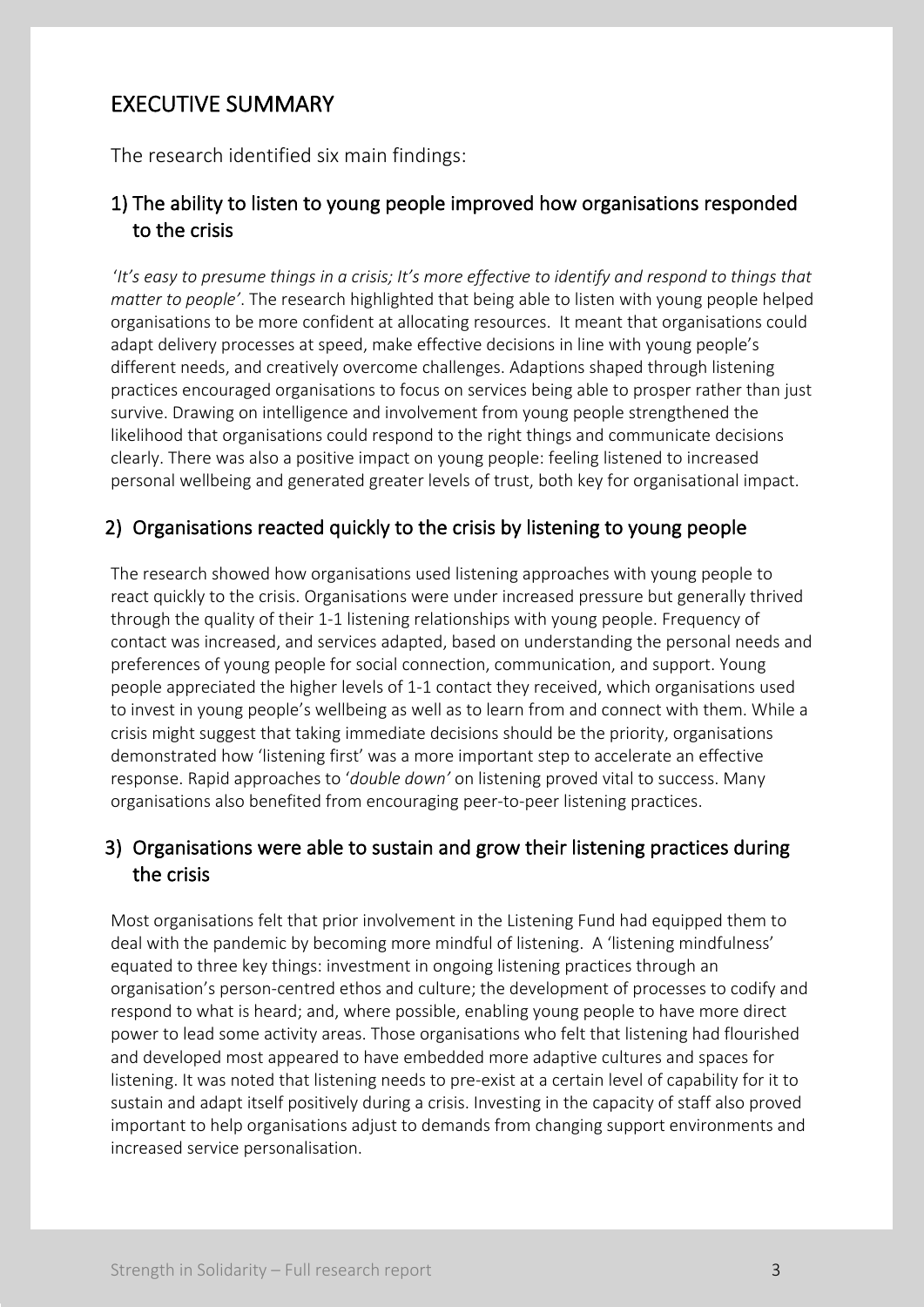### 4) Effective listening activity promoted increased solidarity with young people

Some listening characteristics changed during the crisis, with digital adaptations in particular producing additional benefits around access and connection that are worth sustaining. While the fundamental demands for listening generally remained the same, what the crisis did most of all was increase pressure on practitioners to respond to young people's individual preferences for communication and support. 'Section seven of the research concludes that the principle of 'solidarity' offers a powerful way to describe the increased relational approaches used by organisations to connect with young people. It demonstrates how, in the words of a young person, '*The way the organisation listens to me makes me feel like I have someone on my side'.* A focus on 'solidarity' draws attention to five features: the personcentred ethos, feedback loops, accelerated contact, emphasis to understand needs and take action on challenges, which collectively determined how organisations best shaped their provision with young people. The principal of solidarity also highlights the significance of listening as a way to overcome the threats of increased social disadvantage posed by a crisis. To learn from this, section eight of the report introduces a 'solidarity health check' tool for organisations and funders to reflect on ten listening areas identified in the research where solidarity with young people proved most likely to be nurtured.

### 5) Young people were able to influence their services and other stakeholders during the crisis, but they were not always fully aware of this impact

70% of young people felt they had been able to influence their service, reflecting that organisations made decisions rooted in the listening practices used to understand young people's personal needs. Where young people felt involved in influencing their service or stakeholders, they reported positive benefits on wellbeing. Practitioners were also influenced by the inspiration from young people's compassion and optimism. Involvement of young people in more formal influence and co-production roles, however, was variable across organisations, often dependent on existing processes and capacity to support this.

Organisations were very attuned to the social challenges faced by young people and keen to take action on these as part of their work. Thus, organisations continued to actively share young people's voices with wider stakeholders during the pandemic. While young people valued knowing that their organisation was seeking to influence others, they were frequently not fully aware of those activities or their impact. This is an area where stronger feedback loops with young people would improve engagement in influencing. Some young people expressed that, while their organisation was committed to sharing decision making on such topics, not enough young people were in actual positions to lead action. One suggested that increasing the numbers of practitioners from lived experience backgrounds '*would change decision making to be more focused on sharing power with young people*'.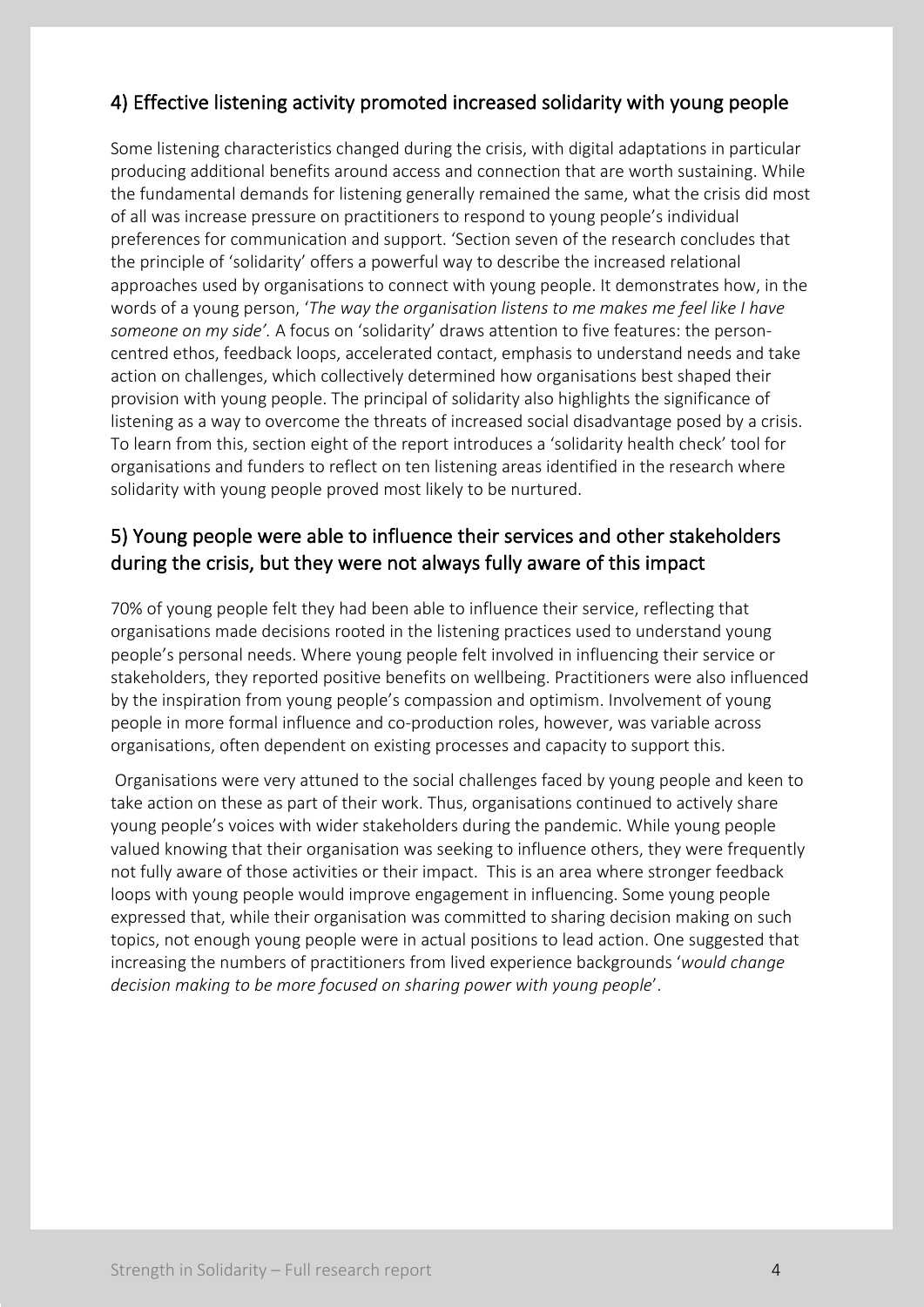### 6) Funders and decision makers can actively support the listening work of organisations to respond to a crisis

### '*Once organisations listen to young people, they get loads from the experience*'.

The *Strength in Solidarity* report details how organisations found an increased focus on listening practices equipped them to deal with the Covid-19 crisis, and how young people recognised the importance that such listening plays for organisations working with and supporting them. The research suggests that funders should review how far their own communications, assessment processes and funding programmes encourage listening practices to be promoted. In the context of a crisis, listening work appears to benefit from flexible approaches to grant making and monitoring that can match increased needs for personalisation and service adaptions. Funders prepared to invest in the core ethos and culture of organisations are most likely to help listening practices flourish. Other areas that stood out in the research were the additional resources required to increase access to digital services, and the need for space to reflect on learning from any adaptions. Both young people and practitioners also sought more reassurance that current crisis funding would not preclude future investment in emerging capacity, support and opportunity requirements.

It is important to be mindful of the message from young people when reading this report, that '*listening is the bare minimum*'. What matters most is what we choose to hear and do in response. The report's final list of 40 recommendations identify how and where we can all take concrete steps to support stronger and more meaningful listening practices with young people. Hopefully, these recommendations will provide positive impetus to future actions.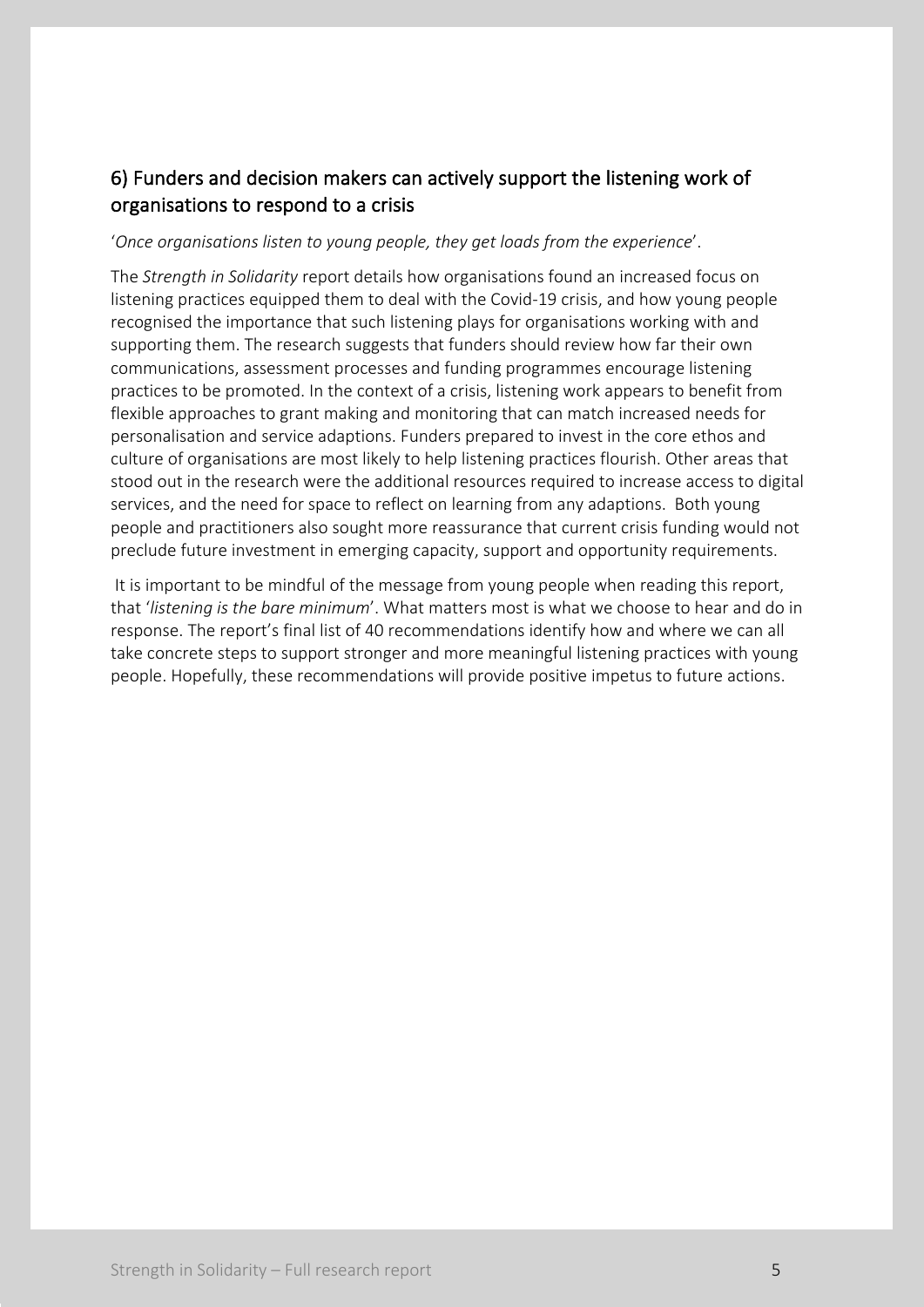# SECTION ONE: How organisations increased listening with young people

This area of the research explores the extent, and characteristics by which, organisations increased their listening with young people during the pandemic period. This includes responding to Research Aim A) to show 'How organisations' listening practices have been affected by Covid-19'.

### Reflections on survey responses:

Identically high levels of practitioners (90%) and young people (90%) agreed that organisations had listened at increased levels during the pandemic, with more practitioners (54%) strongly agreeing compared to 40% young people. The difference in those strongly agreeing reflected that young people recognised organisations were already listening at a deep level prior to the pandemic, with the increase still notable but marginal in comparison to practitioners' heightened appreciation of this.

Survey responses demonstrated how young people believed organisations had 'sustained' their approach. Regardless of how organisations needed to adapt services, their nature was still likely to be focused around the young person and '*how they want to communicate*'.

### Insights from interviews:

The majority of young people emphasised how organisations had kept in touch at increased levels and responded to them quickly. In particular, the frequency of contact to connect and relate was identified as something young people would like to see continued in future. A defining characteristic of this increased contact was its two-fold nature. Listening was not just being used to engage and check on young people, but also to invest in their wellbeing and seek out their views. Feedback on this partly aligned with the insights of Gini Dietrich that effective communications with people during a crisis should 'shift the focus from engagement to wellbeing'. *(2)*

Examples of changes to listening practices included referring to how offers had moved online, how the content of group sessions evolved from young person feedback, and how project workers had contacted young people more frequently by phone, email or WhatsApp. There were lots of examples of more peer-to-peer contact, either through group chat on platforms such as WhatsApp, or simply by virtue of online group sessions proving a more accessible way of connecting young people across geographical distances. The latter meant that many young people had been able to experience increased access to listening activities. Listening Fund organisations were already meeting one of the strong recommendations from the Beatfreeks *Take the Temperature* report, that 'Services for young people should focus their attention on peer-to-peer support and connection'. This reflected the responsive awareness of organisations that 'The main way (45%) young people are aiding their mental health is by communicating with friends'. *(3)*

Some young people drew attention to an unexpected positive from alternatives to face-toface support channels, that those feeling more anxious might find it easier to take the first step in connecting with an organisation. For example, a young person described how their organisation had set up a digital drop in via text, phone and email as an alternative to a faceto-face offer at a physical location, which they felt made contact easier to initiate.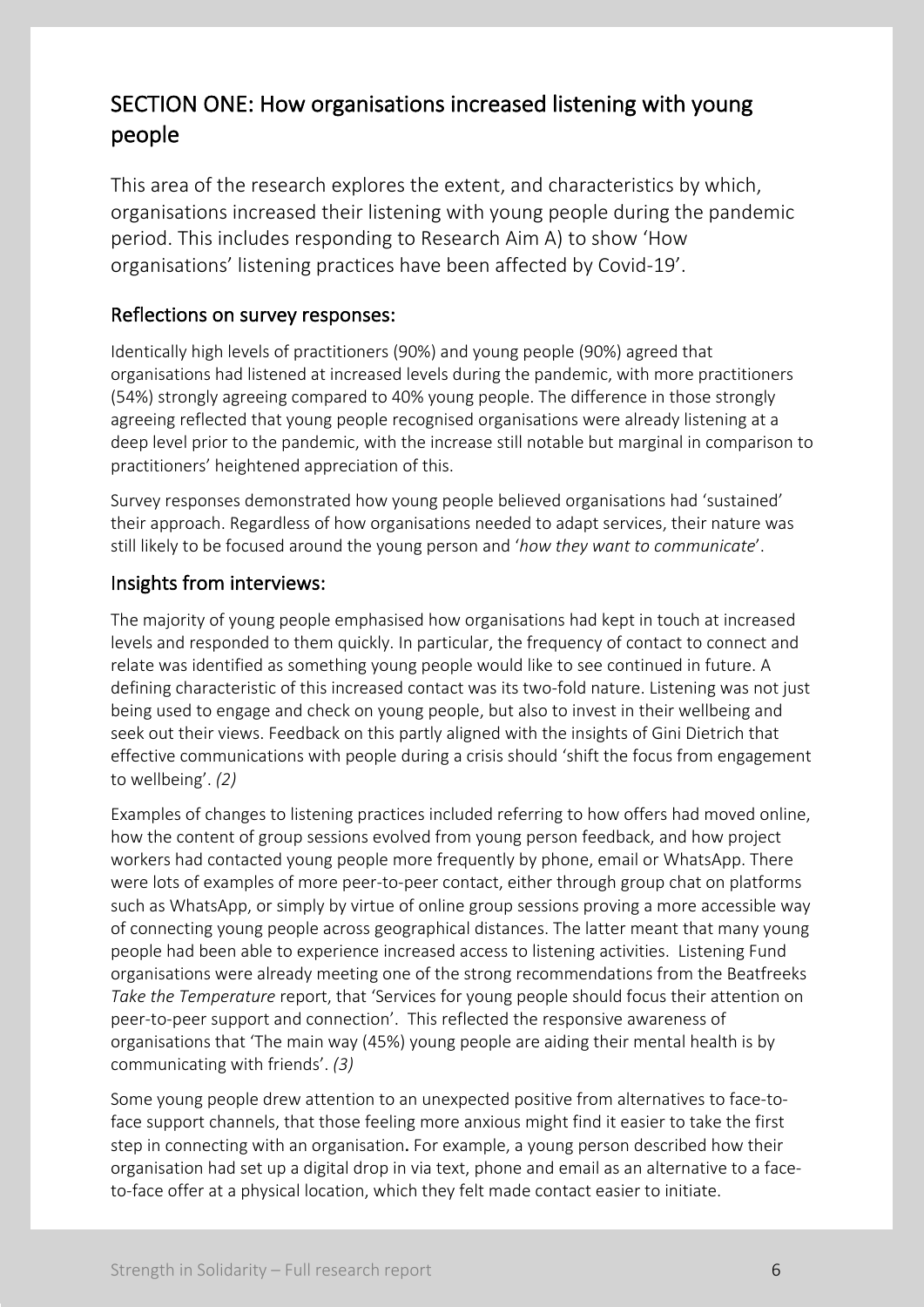In terms of specific technology, young people noted the usefulness of WhatsApp to overcome reliance on phone credit, and the power of Zoom for more activity-based group sessions. It was also stressed that, for some young people, reliable online access was not possible, meaning that traditional forms of contact by phone and letter were equally prized.

For practitioners, the pandemic experience had made them more mindful of listening approaches in general and their significance. This included receiving '*feedback from external organisations on their service's ability to listen to and engage young people more flexibly than others at this time*'. As part of this mindfulness, some organisations had invested more in reflecting on and codifying feedback from young people. This was described as '*to doubledown on the listening*', taking a conscious effort to focus on how to connect with and respond to young people's needs and involve their insights in shaping responses.

Although adapting listening was a prevalent trend in responding to the crisis, organisations stressed that this did not mean simply replacing everything or moving existing practice and offers online. Adaption required a nuanced approach to consulting with young people and tailoring responses to individual preferences, circumstances and needs. The common trend was around personalisation. Organisations noted how 1-1 and trauma-informed approaches adapted more easily and seamlessly to the pandemic crisis, a point that again drew attention to the importance of organisations' person-centred ethos. Typical examples of adaption included new types of digital activity through online groups, or finding alternative platforms for 1-1 contact and support. Where organisations were using online platforms, it was significant how thoughtful they had been about behaviours and approaches to ensure safety and impact. The sensitivity towards service adaptions showed how Listening Fund organisations were leading on best practice insights found in the BeatFreeks *Take the Temperature* report, in particular the recommendation that: **'**What young people are looking for in lockdown is not purely the digital equivalent of your offer pre-virus. Communicate directly with your audiences, ask them what they want and respond to that.' *(4)*

There were many strong examples of building from existing capacity and skills, some developed during the Listening Fund. These included: having a youth ambassador or advisor group in place to consult with; experience of co-production approaches; 1-1 listening practices that were easier to adapt; robust risk assessment processes that could quickly safeguard new platforms of communication; or simply being able to rely on listening embedded in everyday activities and communication practices rather than as a stand-alone activity or staff post. However, the ability of organisations to respond effectively through listening often appeared to depend more on their core ethos and culture than any specific process or practice.

The majority of approaches fitted the definitions of listening in a crisis helpfully described by Richard James as 'attending, observing, understanding and responding with empathy, genuineness, respect, acceptant, nonjudgement and caring'. *(5)* These listening qualities are given further emphasis in section seven of the report.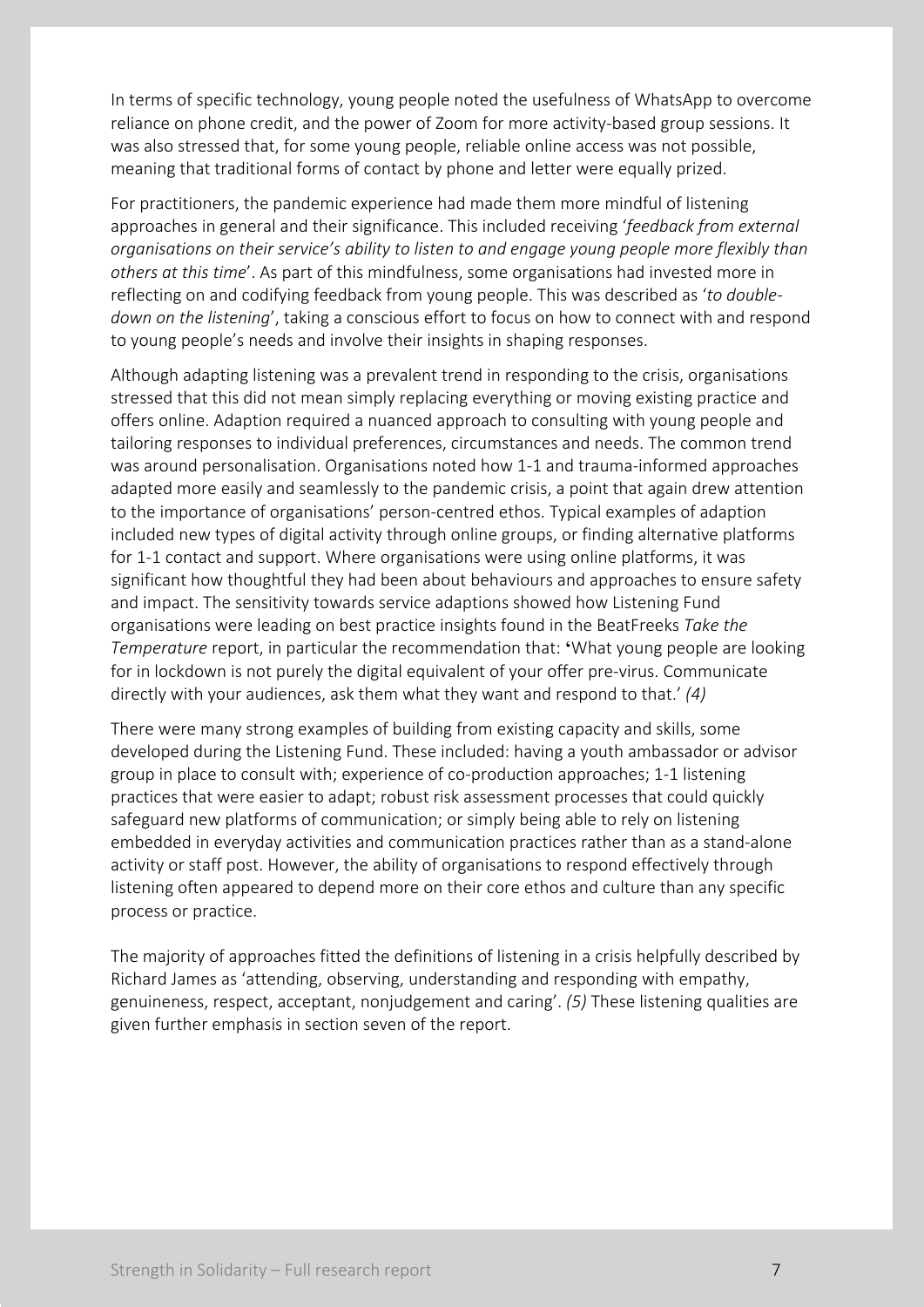# SECTION TWO: How listening practices helped organisations provide the right services and support, and how far listening to young people was deemed essential for an organisation to survive and thrive during a crisis.

This joint area of research explores how resilient listening practices have proved during the pandemic, and whether they might have any impact on the ability of an organisation to survive and thrive during a comparable crisis experience. This area responds to Research Aims B and C; to show, 'Where listening has survived or flourished, what enabled it to do so'; and, 'How listening has enhanced organisations' response to supporting young people through the pandemic and lockdown'.

### Reflections on survey responses:

100% of young people either strongly agreed or agreed that listening practices had positively influenced the provision of the right services during the pandemic, but only 73% of practitioners agreed that their listening practices had actually developed or flourished in this time. Practitioner responses were more likely to recognise that some elements of provision (such as face-to-face support) had been unable to continue, while young people responded more positively to the high levels of 1-1 contact they received from organisations rather than those elements that had been lost through the decline in face-to-face activity.

100% of practitioners and young people agreed that it was essential for an organisation to survive and thrive in a crisis to listen to young people, with 70% of young people strongly agreeing compared to 90% practitioners. The higher scores from practitioners reflected that they were slightly more attuned to the consequences of listening on an organisation's wider operational delivery.

Together with Research Aim A, these areas received the highest and most comparable levels of agreement among practitioners and young people, emphasising how important listening was viewed by both as integral to the purpose and approach of a youth organisation.

In terms of how organisations' listening had grown or declined during the pandemic, 73% of practitioners felt that listening had actually increased, with 18% believing it had flourished and 55% developed, compared with 18% believing it had declined and 9% putting it at the same level as before the pandemic. This varied response reflected the diversity of the different organisations' contexts and the young people they worked with, while the majority numbers point to the shared person-centred ethos that characterised common listening practices. Those who felt that listening had flourished and developed appeared to have embedded more adaptive cultures, processes and capacity for listening, reflecting a view expressed by a young person that listening needs to pre-exist at a certain level of capability for it to sustain and adapt itself positively during a crisis.

The views of practitioners and young people strongly suggest that, while a crisis like the pandemic will have some impact on how organisations can listen, it will not in any way diminish the importance or scope of listening already established as part of an organisation's culture.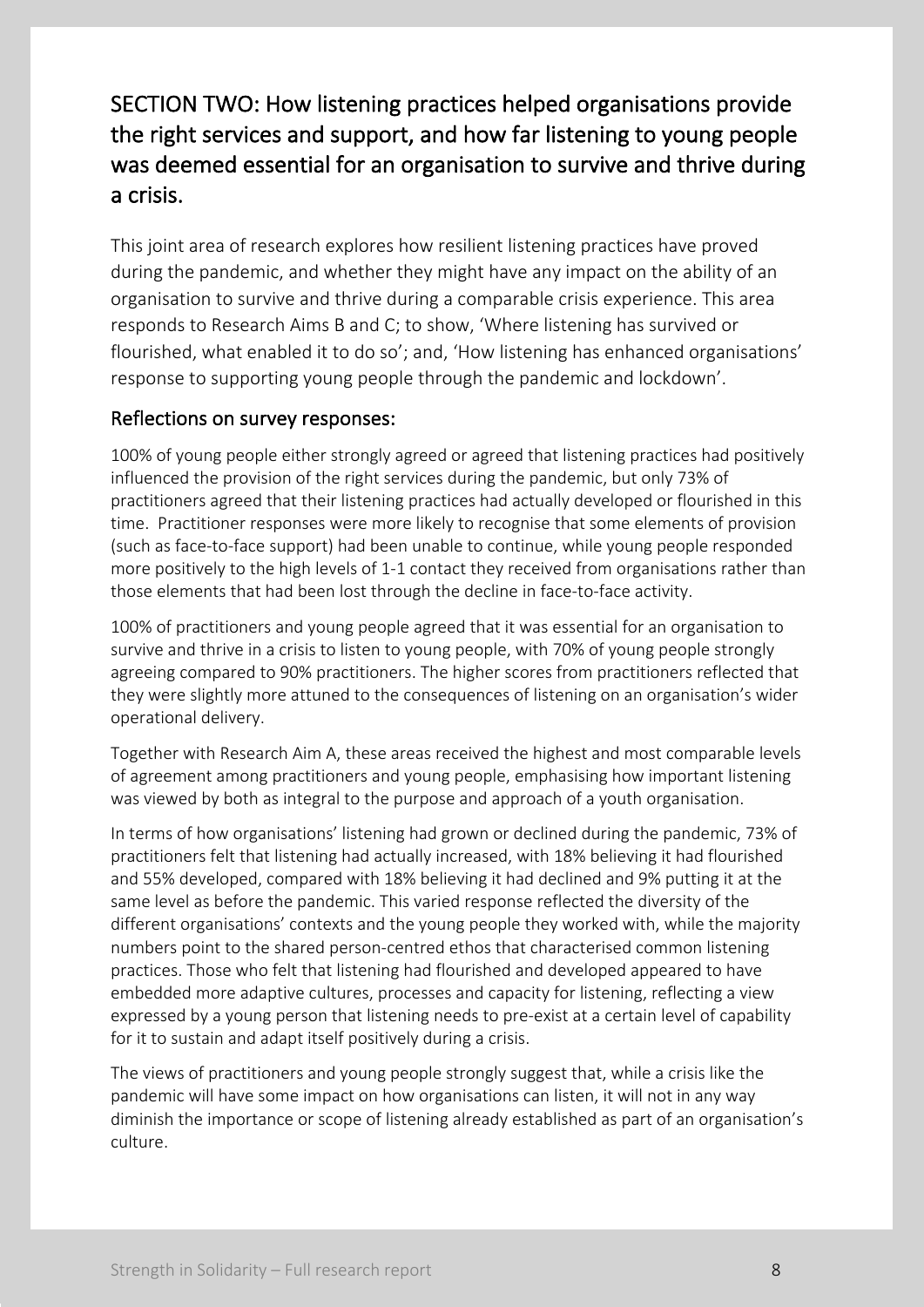### Insights from interviews:

Young people were keen to positively describe the increased frequency of contact they received since the pandemic started, and the ways in which 1-1 and group offers had been shaped in response to what they had asked for or suggested. As well as recognising the impact of this for emotional support and relational connection, young people drew attention to the various benefits that organisations gain by listening to them more deeply and directly during a crisis period. These included:

- 1) Being authentic to the purpose of the organisation's work with young people.
- 2) Drawing from the '*creative ideas and energy*' young people can offer.
- 3) Utilising the '*positive defiance'* by which young people can challenge decisions.
- 4) Tapping into the more '*contemporary knowledge*' young people have (cultural and digital) to help communications and support responses to be more relevant.
- 5) Learning from how young people may have previously adapted to similar challenges through their lived experiences of disadvantage.
- 6) Gaining sufficient levels of insight and trust to tailor highly personalised responses, which are more likely to have a positive impact given the wide range of needs and challenges arising from young people's different experiences of the crisis.
- 7) Making '*informed decision*s' from young people's direct insights instead of relying on a '*shot in the da*r*k*' response based on assumptions that might prove false.

Young people's comparison between their experiences of disadvantage and the experiences of wider society in the pandemic (summed up by one interviewee as: '*this is nothing new to us – we know what it feels like to be isolated and alone*') emphasised three key things:

- 1) That young people have often gained coping and adaption skills from their experiences that give them strengths not always recognised by others, which means they are worth listening to during a comparative period of challenge and stress.
- 2) This comparison might help create some empathy opportunities for wider society to appreciate issues around isolation and mental health that young people face, which could offer a way to reframe future campaign and influencing work.
- 3) However, it remains '*dangerous to draw generalisations*' about young people's experiences given the highly differential ways disadvantage presents itself and shapes young people's lives pending on various social and personal factors. Respondents were wary that generalised responses have '*traditionally stigmatised young people in negative ways*', and were mindful that the power of organisational listening lay in being '*highly personalised*' in approach. This connects with recommendations in the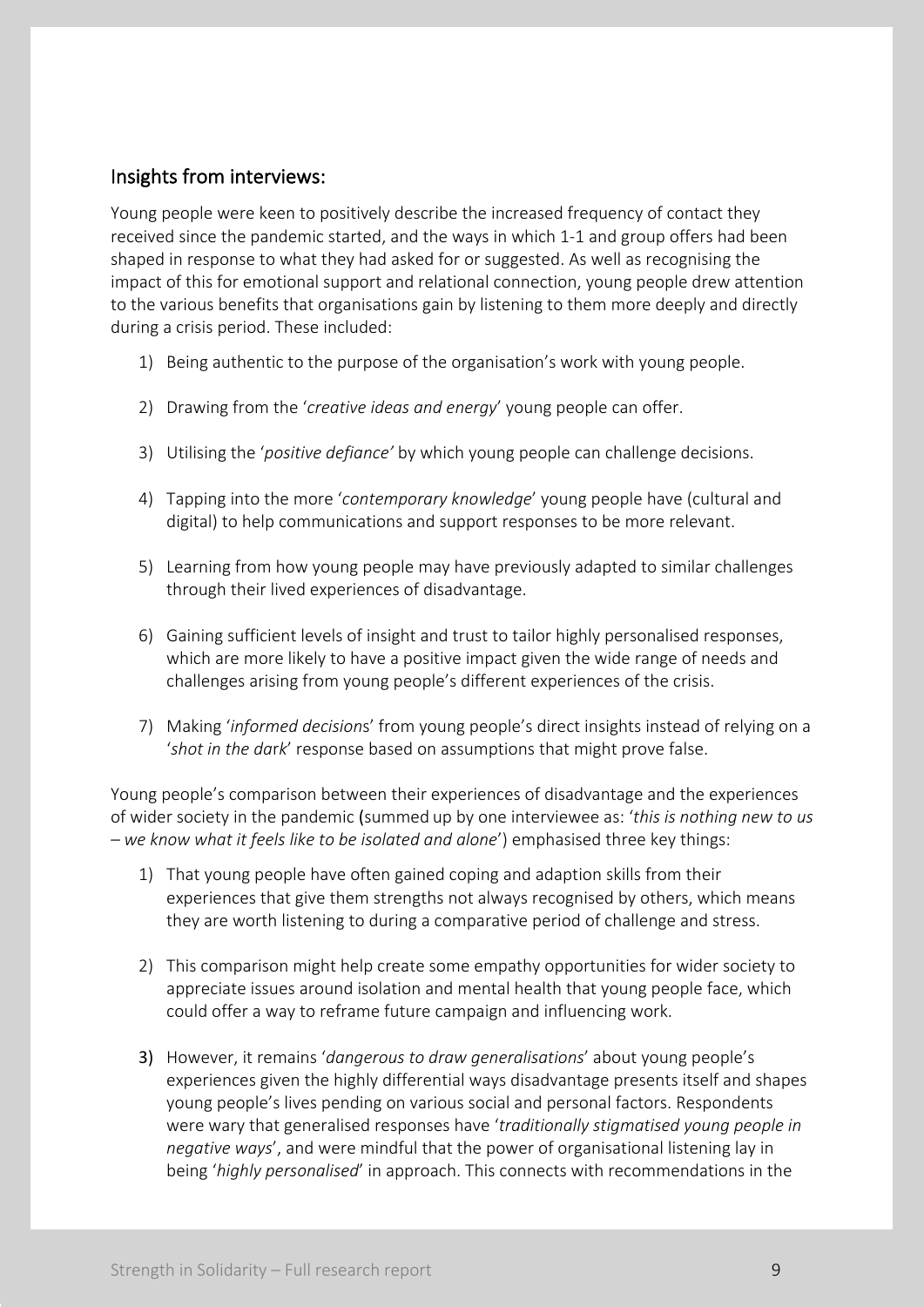Beatfreek's *Take the Temperature* report that 'young people are going through a vast range of experiences, need different support and therefore different communication'. *(6)*

Practitioners were also able to reflect on the '*rapid*' nature of listening activity and the importance of this to offer a relevant service response that was more proactive than reactive. As one practitioner noted, '*When you realise people's experiences are so different and varied during a pandemic, rapid listening becomes more relevant to fully hear those differences*'. Similarly, a different practitioner felt that: '*With so many changing needs, you are likely to miss needs if you don't listen in more carefully*'. Another organisation stressed how '*staying true to the ethos*' put aside any initial pressure to act without listening:

'*We have gone from 'what do we think we should do' to 'what do young people want*'.

Most organisations agreed that involvement in the Listening Fund had better equipped them to deal with the pandemic, primarily by giving them more awareness of the significance of listening in their work, which meant they were more attuned to its relevance. For example, one organisation described how the Listening Fund gave them the impetus to '*focus more on the impact of listening in terms of serving the needs of young people rather than policy makers*'. This insight on accountability seemed to inspire many organisations to '*double-down*' on listening activity as an essential form of response to the crisis, which went hand-in-hand with sticking to the organisation's core ethos as the best way to survive and thrive.

Organisations' fast-paced responses tended to cover six steps:

- 1) Communicating quickly to connect
- 2) Asking what young people want and need
- 3) Adapting 1-1 and group offers in response to insights gained
- 4) Increasing opportunities for peer-to-peer as well as practitioner contact
- 5) Reviewing needs and responses on an ongoing basis
- 6) Ensuring young people knew how the organisational offer was adapting.

Across these steps, it was important that organisations listened during different periods of the crisis. Listening should not just be rapid at the beginning of a crisis, but part of an ongoing process to support an organic response. The research interviews were greeted by most organisations as a useful opportunity to pause and reflect on learning, which they felt would also be a valued activity in the post pandemic period. There is an important theme to stress here: that a crisis requires more than just a response to immediate needs, but also effective listening to adapt to different pressures as a crisis evolves, including preparing for the transition beyond it. This reflects similar insights from Mick Kaine's report on *Our Journey Through Crisis*, regarding the value of distinguishing between different phases of a 'crisis curve'. *(7)*

The theme of a crisis requiring fast, personalised responses, resonated across organisations, for which listening was identified as key to success. '*More so than any other time, people change from day-to-day, so it is important to have your finger on the pulse to adapt and stay relevant. The quickest way to be out of date is to not listen*'.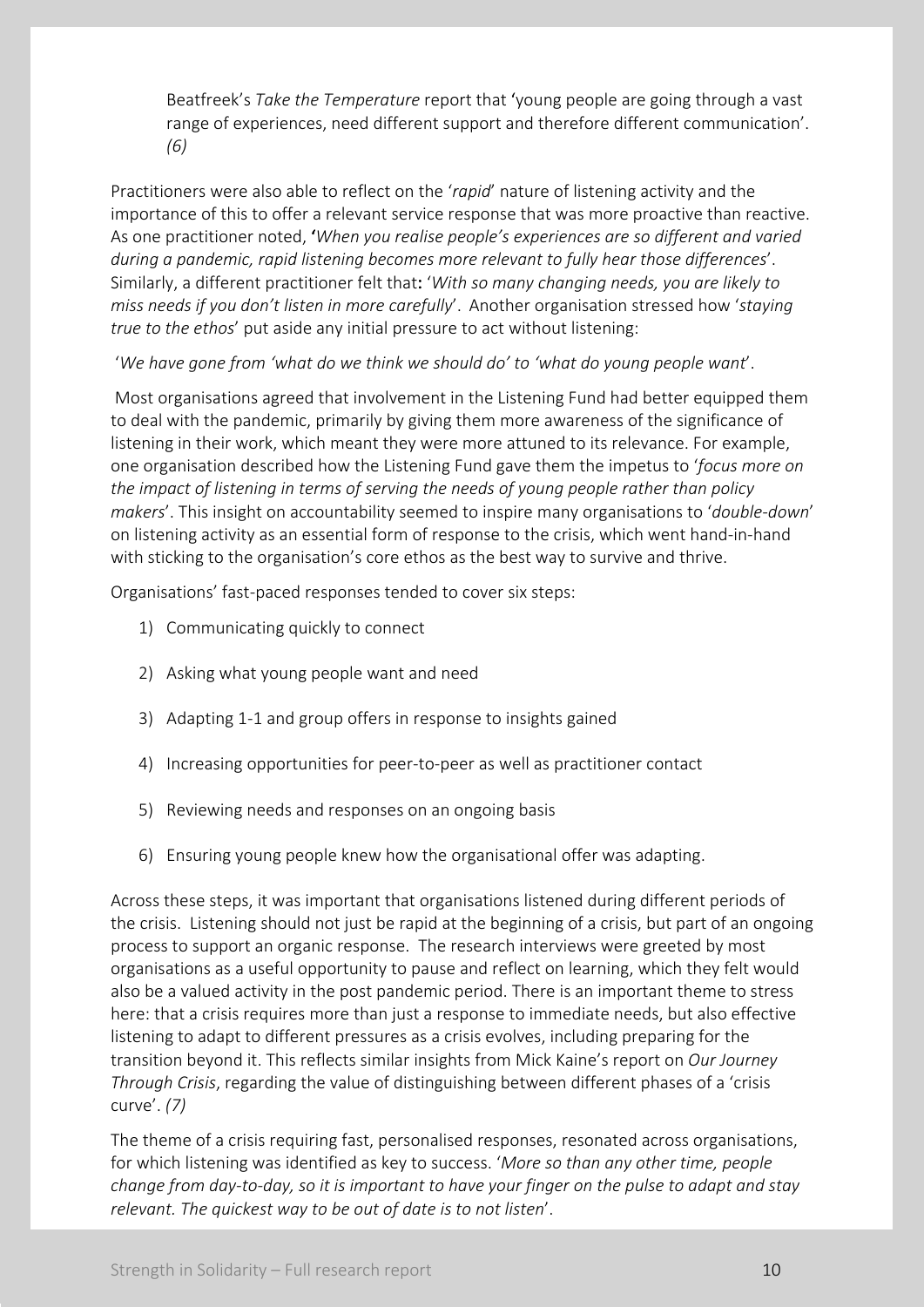As another practitioner concluded: '*It's easy to presume things in a crisis; it's more effective to identify and respond to things that matter to people*'.

It was clear that time invested in 'listening first' was a positive form of rapid response to a crisis, rather than a source of delay. Given the 'high velocity' nature of the pandemic, listening had to be carried out at a similar level of speed and intensity. *(8)*

Reflections emphasised both the need to listen and its positive impact on young people: '*If you're not responding to their needs, how do you know you are responding to the right things? To give value, you need to listen, and young people need to know they are being heard*'.

One organisation described how the 1-1 listening dynamic created a more '*comfortable space*' for young people to influence the organisation than a formalised involvement or survey process might create. This enabled organisations to be organic and evolutionary in their response to young people, avoiding any need to impose a formalised top-down approach. Adaptions shaped through listening practices appeared to help organisations focus on prospering rather than just surviving, another important characteristic of organisational resilience during a crisis identified by David Denyer. *(9)*

The heightened use of digital responses, from WhatsApp communications to group-based Zoom sessions, meant that some organisations were able to reflect further on the impact that digital platforms had on listening practices. In particular, how digital communications sometimes increased the need to actively engage young people's participation in a listening exchange. For example, using an online environment for a conversation requires a young person to take the necessary steps to be present even before a word has been exchanged. Young people have to choose to be there, as well as remain attentive. More detailed reflections on lessons learned from digital activity during the pandemic is likely to be useful for organisations to shape future approaches, particularly since the majority of organisations recognised that features from their digital response would be useful to sustain ahead.

Alongside rapid changes and adaptions to practice, organisations noted an increased importance to invest in the capacity of their practitioners to sustain highly personalised listening approaches. This included recognising the need for other staff posts across an organisation to be better listeners, not just front-line youth workers. There was great value in '*having someone to focus on the listening and wellbeing side in any interaction with a young person*'. This is an important observation for organisations providing specialist advice services using staff without specific youth work expertise. From a wellbeing perspective, some practitioners were dealing with challenges in working from home without having a space to leave behind some of the emotional stress and trauma they dealt with during the day. One ingenious way of responding to this was to set up a virtual staff room on WhatsApp, providing a different type of space for practitioners to check in with each other and transition between home and work activity. This example typified the imagination by which services adapted their provision.

Listening enabled services to flourish due to both the person-centred nature of their ethos (1- 1 approaches being identified as '*the easiest to adapt to a crisi*s'), and the creativity of practitioners to adapt approaches at pace in response to identified needs by using '*a lot of imagination*' in how they listened. If organisational resilience in a crisis can be defined as 'an ability to anticipate, prepare for, respond to and adapt to learn from challenges and disruptions in order to survive and prosper', then an investment in mindful listening practices is likely to boost all the required elements for organisations to effectively thrive at the same time as express their core values. *(10)*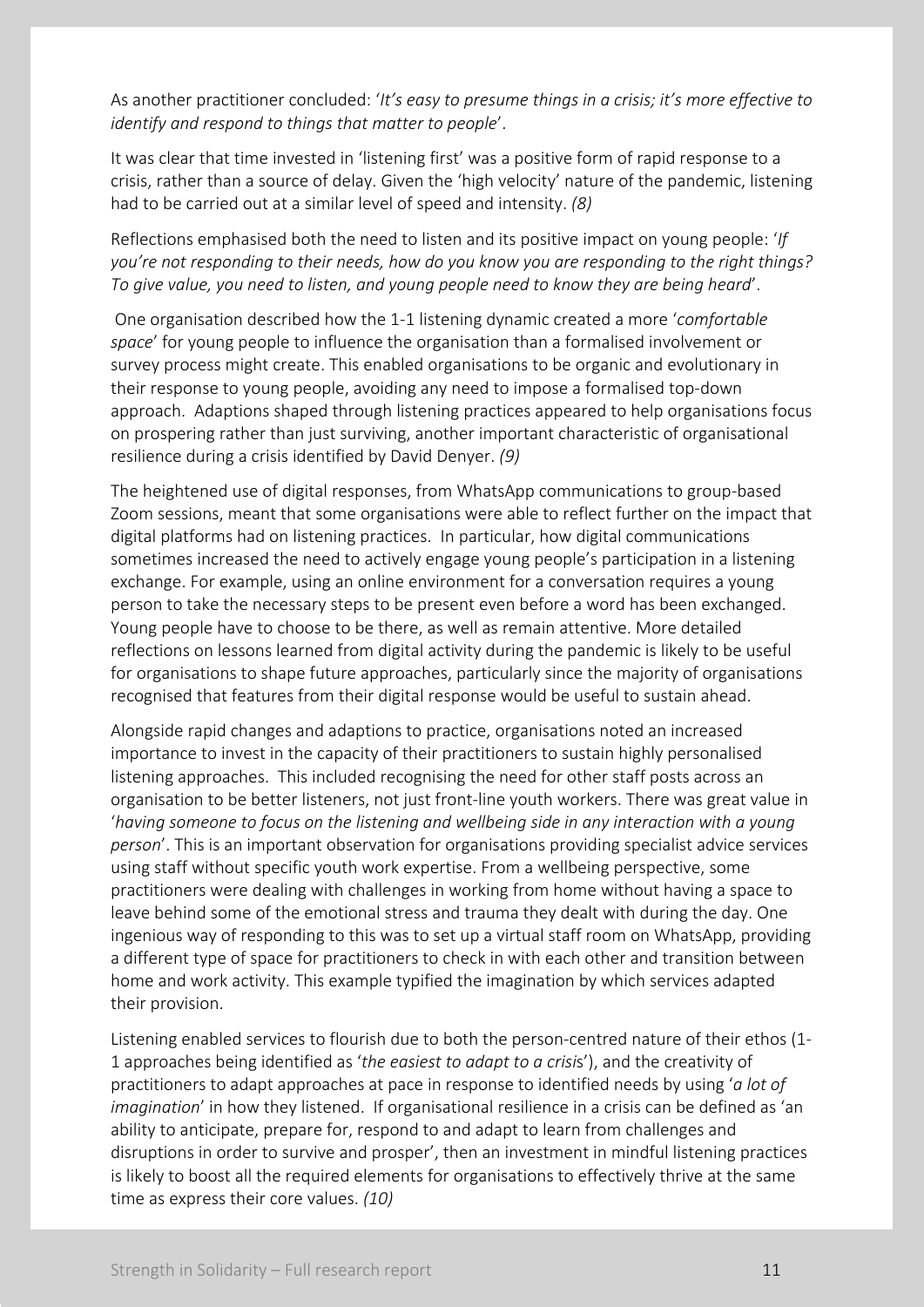# SECTION THREE: How organisations have shared insights from young people to influence other stakeholders at a local or national level.

This area of the research explores how far organisations responded to listening through campaign and influencing activity that acted on or promoted issues raised by young people. This area responds to Research Aim D, to show 'How well partners have been able to share what they've heard from young people with other stakeholders during the crisis'.

### Reflections on survey responses:

Practitioners agreed far more to this statement than young people, with 90% of practitioners compared with only 50% young people. 50% of young people were either unsure of the answer or unable to agree or disagree with it, reflecting the fact that young people were not always aware of what organisations were sharing or acting on with others. Significantly though, of those young people who did agree, they did so more strongly than practitioners (40% to 36%). This response highlights feedback that young people did value knowing that their organisation was seeking to influence and challenge others, even if many young people had limited knowledge of what was actually taking place.

### Insights from interviews:

Practitioners and young people responded widely to different insights on potential future campaign areas of significance to raise from the pandemic.

For young people, the top 5 themes, based on frequency of reference, were:

- 1) Compensating for the disruption to education
- 2) Understanding and supporting mental health and wellbeing needs
- 3) Sustaining aspirations for learning and work in the future
- 4) Improving access to IT
- 5) Connecting young people together to help combat isolation and encourage activism.

For practitioners, the top 5 themes, based on frequency of reference, were:

1) Supporting emotional and mental health and experiences of trauma

- 2) Overcoming isolation and loneliness
- 3) Overcoming the disruption to and exclusion from education
- 4) Responding to rises in youth unemployment and financial insecurity
- 5) Improving access to resources such as IT.

While there might be some potential differences in the order of priorities, there was close alignment on the categories most important to focus on. It was also interesting to note how some young people were more likely to see peer connection as an opportunity for both social contact and action.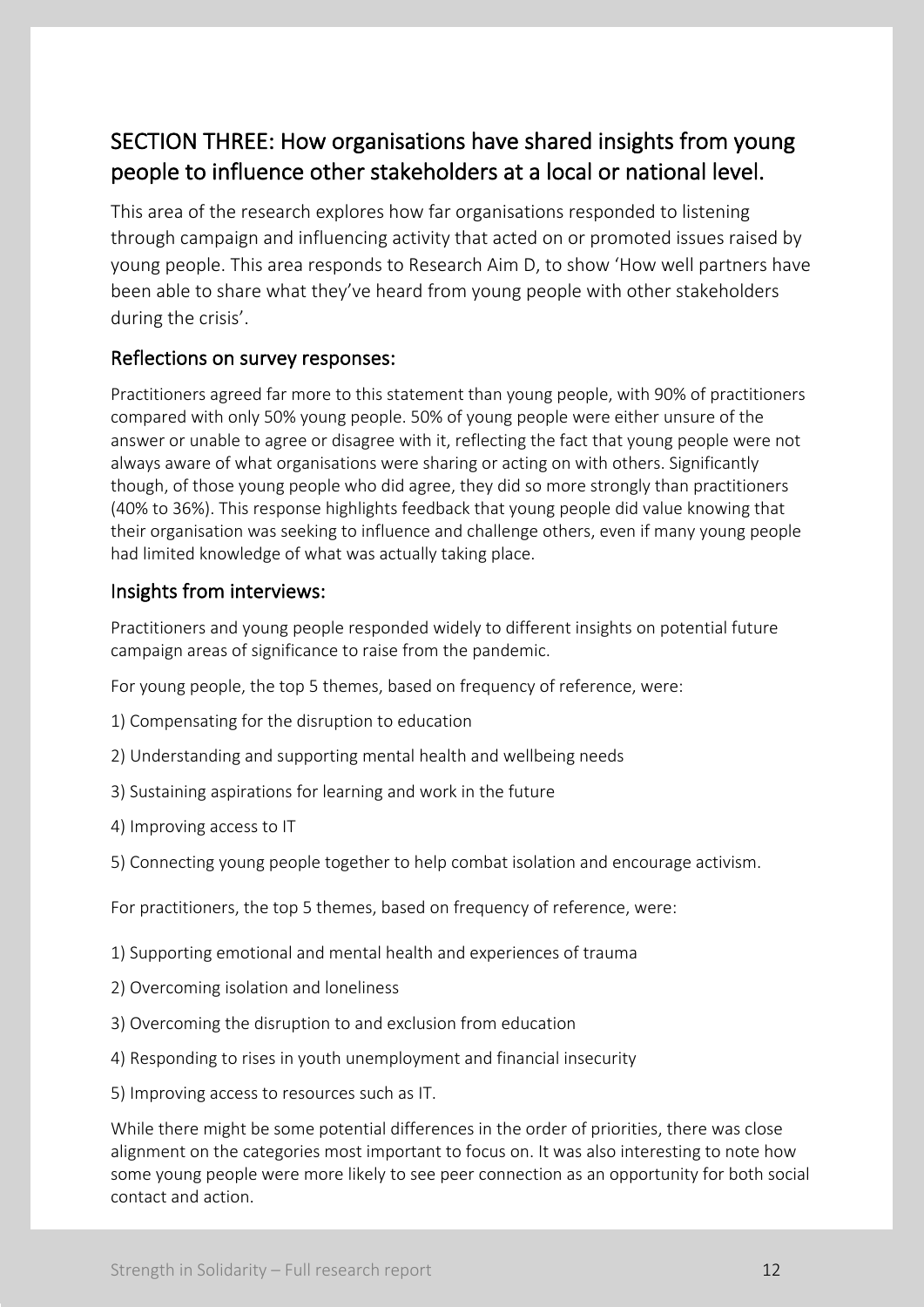Responding to influence and campaigning work in their own organisation, young people in general felt organisations were good at influencing others using insights from young people, '*making connections happen*' and '*getting messages out there*'. However, young people often did not know about this work until it had happened, or were aware of work going on but not necessarily what that work was always about. Examples of where young people spoke with greater confidence about wider influence activity included a national research exercise surveying young people's views on the pandemic, and work to challenge stigma about young people from care. Some young people were suspicious about the actual impact of influencing activity on real change; or, in the words of one, '*just because it's in the media doesn't mean someone is doing anything about it*'. Similar to practitioners, young people also noted potential opportunities from the pandemic experience to connect society's wider empathy for themes such as social isolation with young people's ongoing life challenges.

All organisations referenced the importance of feedback loops and felt they had improved practice in this area through involvement in the Listening Fund. Some of the above points might suggest that this does not always happen to the same degree when developing wider communication, policy and influence activity as it clearly does when shaping direct service delivery. This might be one area for greater attention in future listening support. The significance of closing feedback loops is further detailed in the Centre for Youth Impact's *Final Learning Report (11).*

Organisations were still involved in an impressive range of activity to share insights from young people, including voluntary sector forums, reporting to local authorities and funders, work with the council and police, research, partner sharing, and national campaign forums or working groups. Topics of external conversations included a balance between what was working well with young people alongside specific issues of need and expressions of young people's strengths in the face of ongoing challenges. One of the most inspiring examples was the effort taken by one organisation to inform young people locked-down in prison of campaign progress on the early release scheme – going the extra mile to keep young people connected to influence activity despite the challenges in communication. Other examples included work to counter negative views about young people; communicating young people's frustrations about limited messaging from schools; national work on youth trends; and efforts to tap into more direct insights from young people to shape future policy work.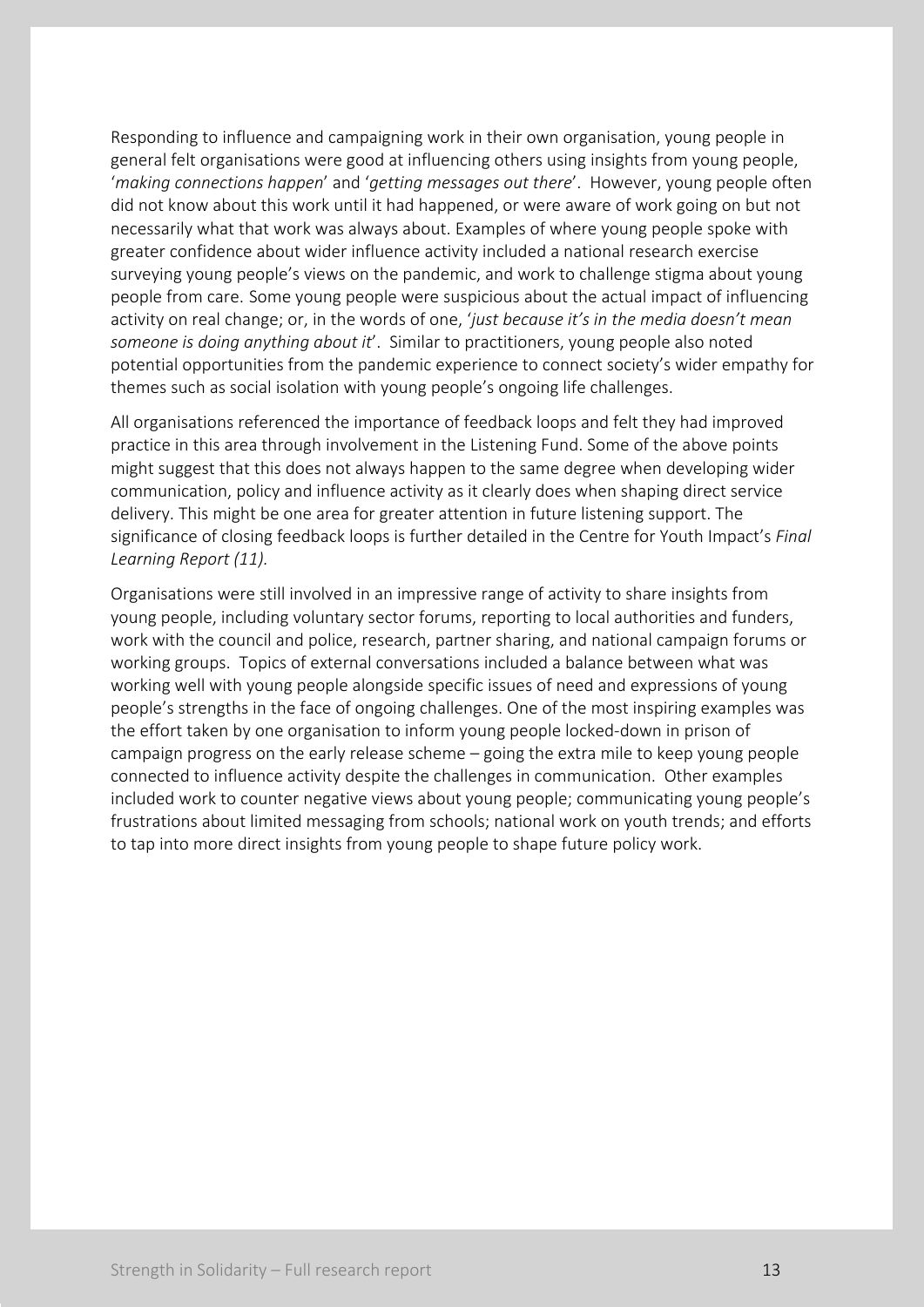# SECTION FOUR: How young people were able to influence service changes

This area of the research explores if young people were able to influence service responses to the crisis, in particular how listening practices helped organisations to proactively provide the right supports that young people needed. Consideration is also given here at a broader level to the future potential for increased youth activism. This area responds to Research Aim E), to show 'When decisions have been made about changes to services, what role young people have played in that process'.

### Reflections on survey responses:

The majority of young people identified that they had been able to influence services, more so than actually practitioners did, with 70% of young people either agreeing or strongly agreeing compared to 63% practitioners. Similar levels of young people (20%) and practitioners (25%) strongly agreed with this statement. A significant number of practitioners (37%) neither agreed nor disagreed with the statement. These figures reflect the detail in research conversations that, while practitioners recognised their organisations involved young people, they were also aware of some of the limitations on how this could take place, particularly during a time of increased pressure on operational survival. It appeared to be more common for organisations to inform and consult with young people and share power with them, than for young people to be involved at a higher level of leading action. This seemed to be more a reflection of existing culture and practice than a direct result of the pandemic, although the latter clearly made it harder for organisations to share some aspects of decision making. However, the high numbers of young people who felt able to influence services suggests that power was also being shared in more horizontal forms through the principles of solidarity reflected in organisations' person-centred ethos.

### Insights from interviews:

Conversations with practitioners and young people offered various descriptions of how young people had impacted on service changes. The ten most concrete examples included:

- 1) Participating in weekly and monthly group meetings to discuss how the organisation could improve its work.
- 2) Being asked for recommendations on which digital platform the organisation should use.
- 3) Being on a steering group or youth advisor group to choose questions for a survey or evaluation approach.
- 4) Having roles to work as part of the staff team or as peer mentors.
- 5) Having power to decide on funding decisions to invest in local community projects.
- 6) Participating at board level to advise trustees on action at the start of the pandemic, and running a session with the senior management team based on an agenda determined by young people.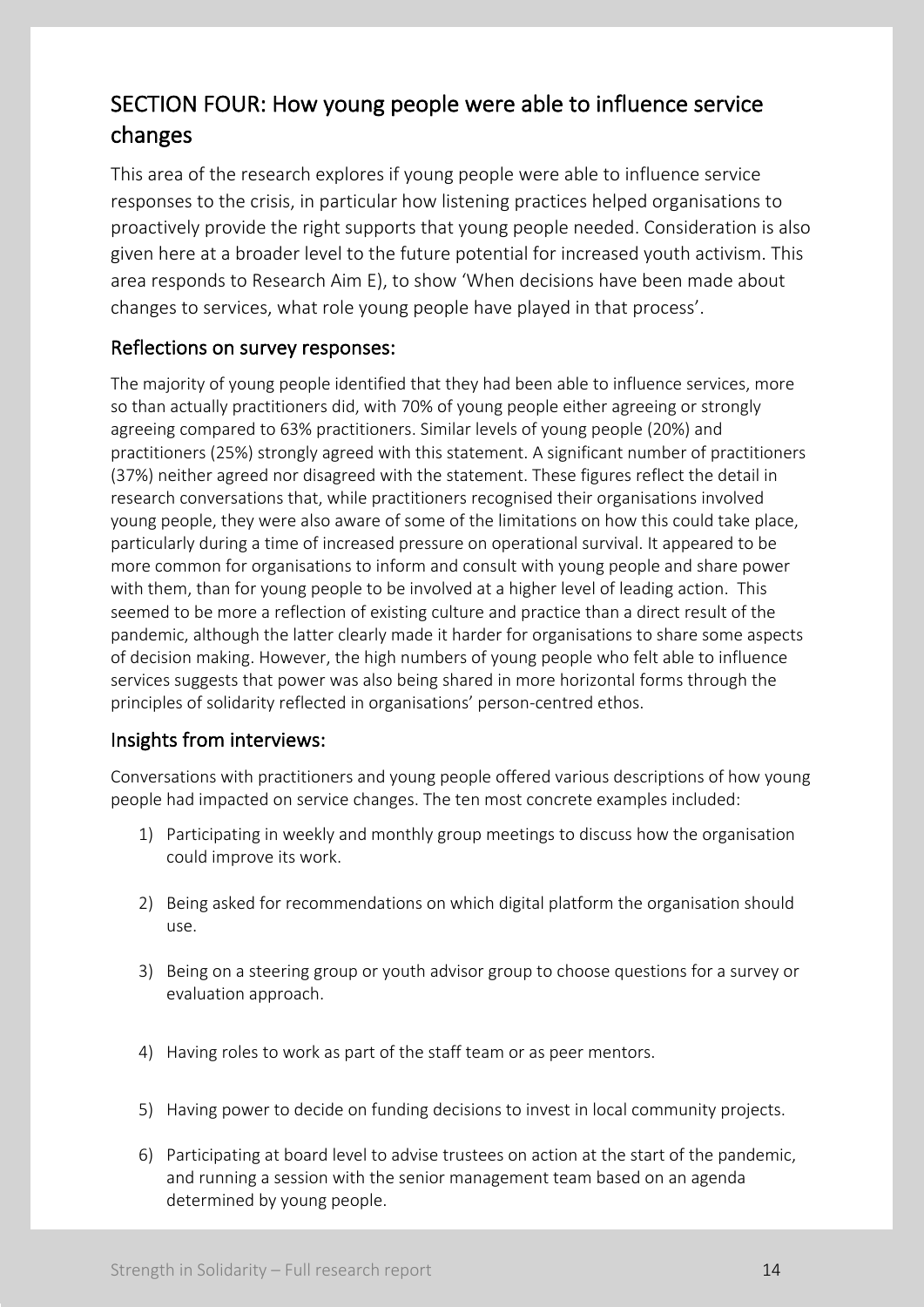- 7) Offering feedback on service experiences through different communication channels and spaces highly tailored to young people's personal interests and preferences.
- 8) Using dialogue as a form of 'community organising' to create an active conversation that invites young people to shape organisational responses.
- 9) Making personal requests for services or equipment, ranging from ideas on specific content for group sessions, or simply asking for a laptop.
- 10) Taking over an organisation's Instagram account for a period of time to shape its communications, or writing blogs to influence other young people.

Most examples highlighted how young people's voices shaped service responses tailored around their needs and interests. As a consequence of these experiences, young people felt confident they were in a position to influence service delivery at other levels. For example, 'we can ask for what we need, or they ask us for our ideas on what they should do. Both will *get acted on*.' Ensuring feedback loops were in place was important to stress actions taken in response to young people. As one young person described, '*Seeing the execution is always important*'. This produced far more results than just increased levels of trust. A number of young people noted that knowing the outcome from their involvement also had a positive impact on wellbeing: '*It is good for self-esteem to feel that your voice counts*'. These references are significant given findings from the Princes Trust and You Gov report, *Young People in Lockdown*, which show that almost half of young people (47%) 'say they don't feel in control of their lives'. (*12*) The ability for 70% of young people in Listening Fund organisations to feel they were influencing services was strongly connected by young people to their overall sense of greater wellbeing during the pandemic.

The list of ten examples above illustrates that young people's influence on services, although very widespread, was more commonly directed on delivery activity than organisational operations and strategy. Involvement in shaping communications, survey approaches and funding decisions appeared to be the most effective ways of giving young people greater power over how the organisation worked. When it came to '*business decisions*', young people were more likely to be in positions of consultation than co-production or leadership. Practitioners were often very aware of this, as noted in their survey responses to this area. A number of conversations reflected on tensions in balancing an organisation's survival alongside the need to involve young people, or the difficulties posed in reaching out to groups of young people who were harder to engage in activities.

Some young people expressed that, while their organisation was committed to sharing decision making, not enough young people were in actual positions to lead action. One young person suggested that more practitioners should come from lived experience backgrounds, concluding that: '*This would change decision making to be more focused on sharing power with young people*'. In the organisation where young people appeared least involved, it was notable that practitioners also had little say on decisions that were '*taken higher up and*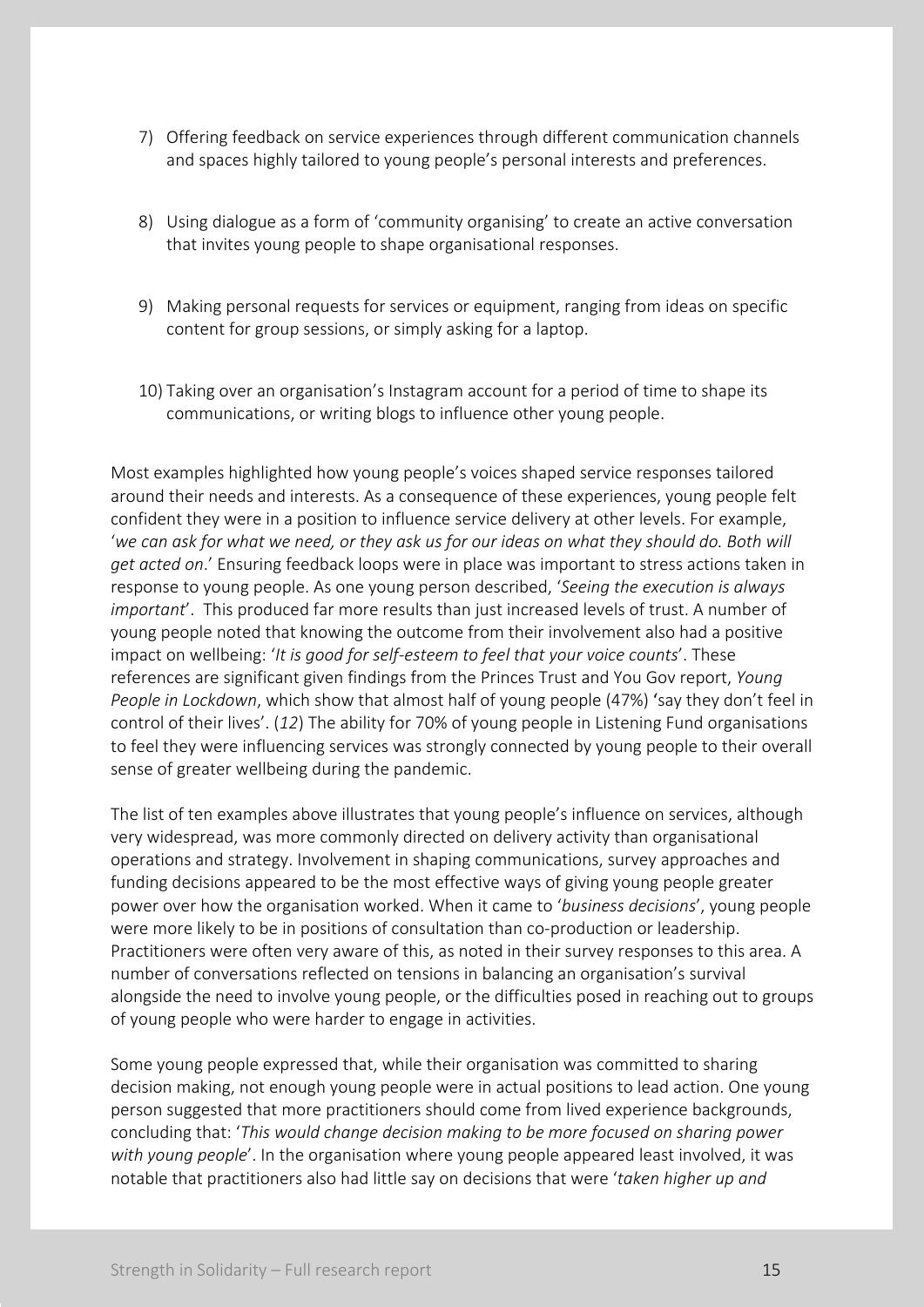*imposed on health and safety grounds'*. How far delivery staff have autonomy over their own decisions may also impact on young people's involvement too.

For practitioners, there was a profound level of influence gained from young people's compassion for others and optimism for the future. This picked up on findings echoed in the Prince's Trust's and Beatfreeks' reports already cited that young people still remained hopeful and positive. Services noted that recognition of this was likely to shape future programme design and strategy. A number of practitioners felt deeply inspired by young people's positive energy and resilience, commenting that '*we have a lot to learn from their approach to the world*'.

Practitioners were able to identify various examples where young people's voices had directly influenced current and future activity in the organisation. These included:

- 1) Developing activity groups in response to challenges with mental health and isolation.
- 2) Introducing more fun social activity such as a '*funky Friday*' group connecting people through online dancing.
- 3) Influence on shaping a future social media strategy.
- 4) Investing in more laptops for young people to use.
- 5) Developing a new mental health partnership to refer young people for support.
- 6) Improving service information on the website.
- 7) Increasing the frequency and focus of 1-1 contact and support
- 8) Plans to run a targeted listening activity, collating insights from this to influence strategic actions, thereby creating capacity for young people to be more in the lead.

The one organisation that was less able to involve young people now was still fully committed to do so in future, with plans for a more radical strategic plan in which youth activism and leadership was at the centre. There was a healthy sense that organisations were open to experimentation in this area and keen to learn from young people's participation. As one practitioner noted, '*we're learning everyday what is possible'*.

As a follow on from this question area's focus on influence, some conversations with practitioners and young people explored whether increased youth activism was either a desirable or realistic outcome for the future. Of course, youth activism is about much more than how far a young person can influence within a particular service, but conversations on the topic of involvement and influence led naturally into questioning how and if young people could play a bigger role through the rise of youth activism, responding to the huge potential for this identified in the *Youth Led Change in the UK* report. *(13)*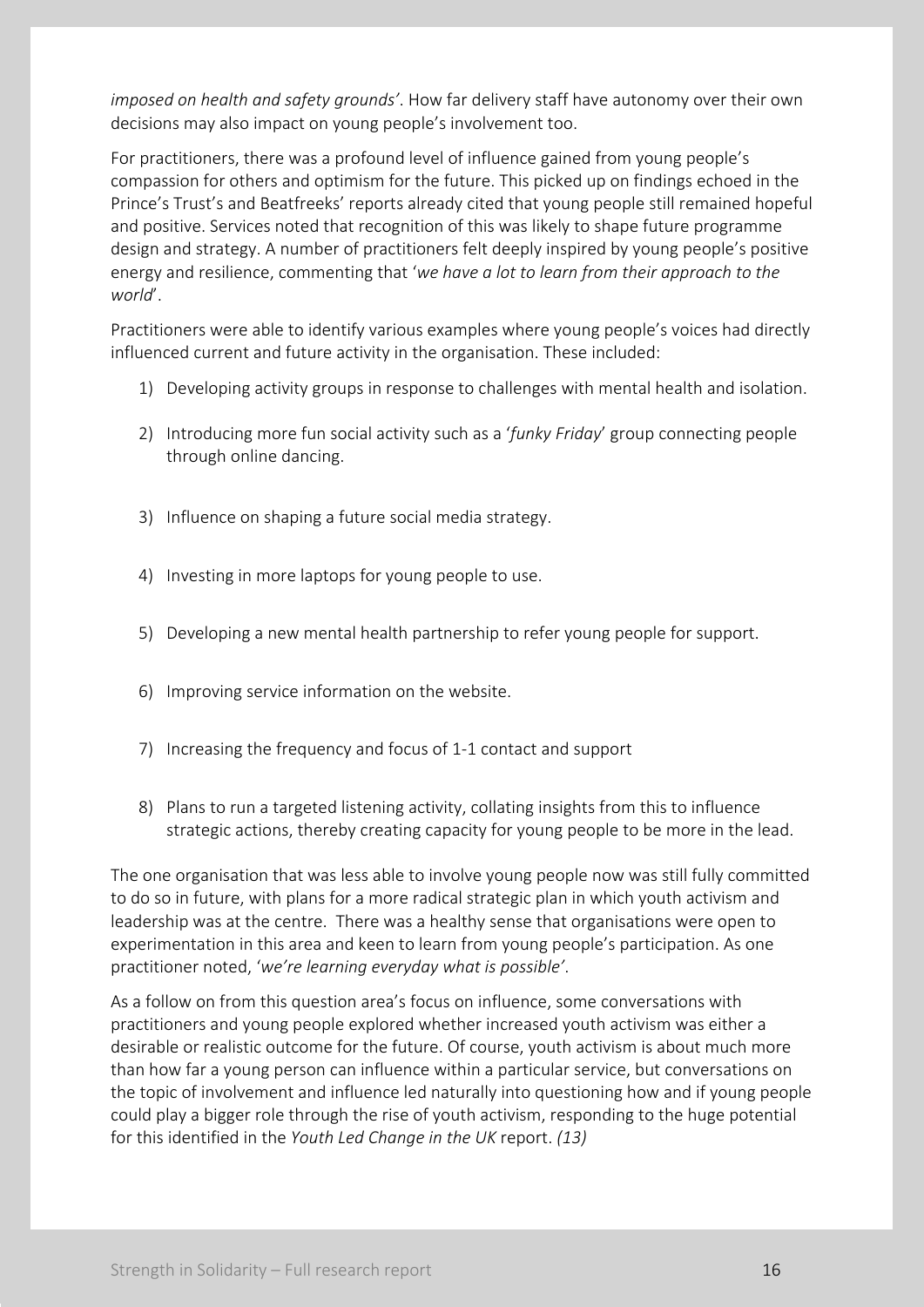Young people tended to have less awareness of what youth activism meant, but once the concept was explained to them, they were interested in the idea of young people leading action for themselves. A number of young people felt that youth activists were likely to be able to influence other young people more positively due to their generational connection and understanding, which some young people illustrated by describing a similar impact from working with younger practitioners. Where young people had more interest in being an activist themselves, this appeared to be linked to how strongly they felt about their own lived experience. Two young people saw themselves as youth activists of the future, with one noting that funders should do more to communicate with and invest in these roles.

Practitioners had a more balanced approach to the potential for youth activism. It was noted that, while young people have a lot of energy for youth activism, there were still a lot of barriers to contend with, meaning that young people would continue to need support from organisations to facilitate their participation as activists. For instance, the economic impact of the pandemic might mean that more young people will be driven by income needs likely to limit their capacity for involvement in youth activism and campaigning. One practitioner also questioned the implied meaning of 'youth activism', suggesting it should be more about how young people choose to be active in any way that is important and relevant for them rather than how we might define activism or impose this label on their activity. In other words, '*we need to create space for young people to direct this for themselves*'.

Creating more space for young people, from 1-1 conversations through to involvement in formal influence activities, is a good definition for how organisations in the research used listening practices as a way to help their young people and services survive and thrive. Not surprisingly, space is identified as one of the enablers for listening in the Centre for Youth Impact's *Final Learning Report* (14).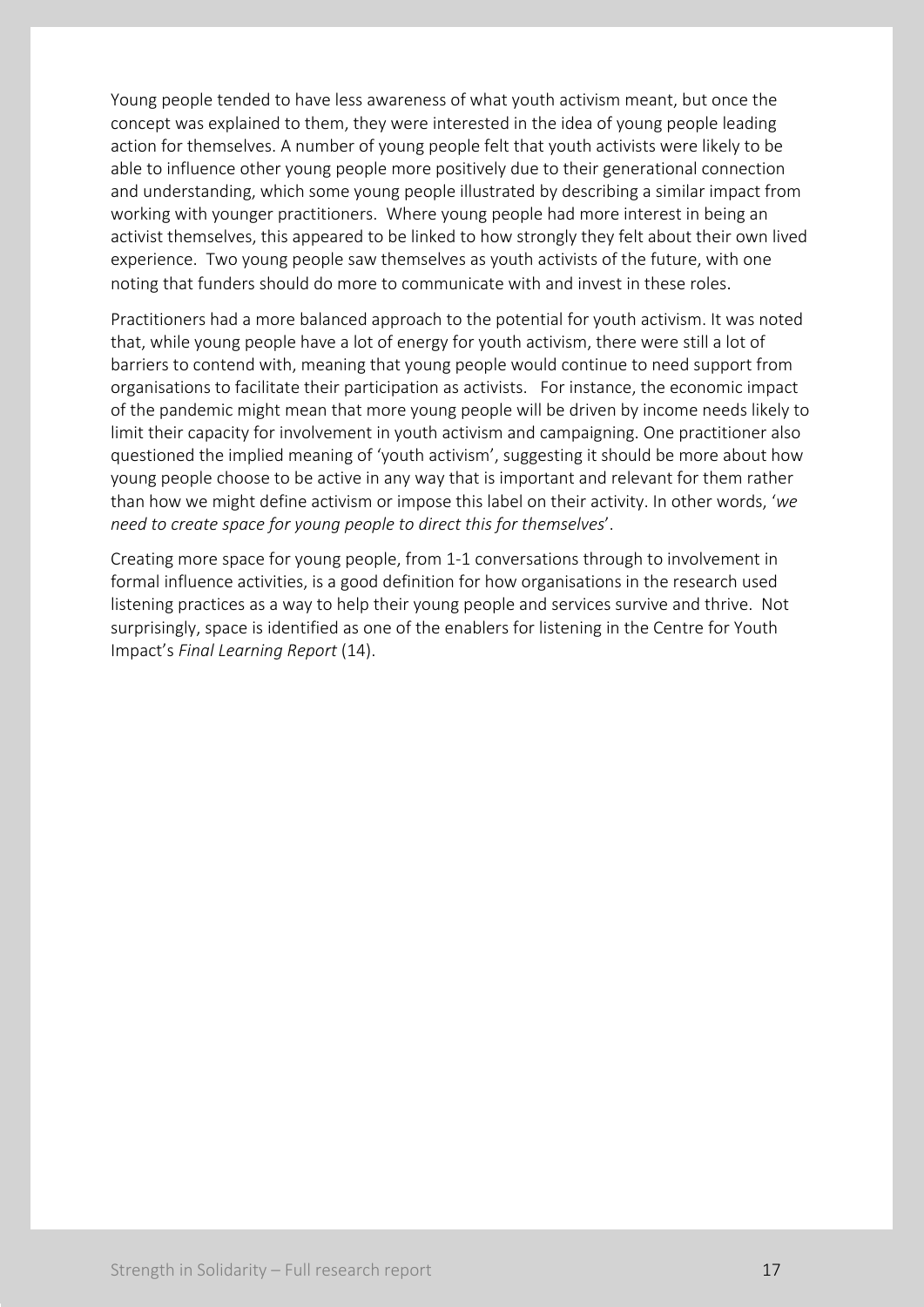# SECTION FIVE: How far the type of listening young people want changed.

This area of the research explores how listening preferences and needs were affected by both the impact of the pandemic experience and any service adaptions required. This area responds to Research Aim F), to show 'If the type of listening young people want during the crisis expanded or changed'.

### Reflections on survey responses:

60% of young people felt their listening preferences had changed, at a comparable level to 64% practitioners. Interestingly, of those who strongly agreed listening had changed, significantly more were young people (at 20% compared with only 9% practitioners). This variance can be partly explained by young people's dominant feedback that changes in listening were more evident to them in how there were being listened to by others rather than changes in how they themselves wanted to be listened to. This is also reflected in the numbers of young people (20%) who neither agreed nor disagreed with this question statement.

### Insights from interviews:

Young people mostly felt that face-to-face physical contact remained their preferred listening channel, but they also recognised that online, phone or text channels had some benefits for social connection, easier access to services and, in particular, overcoming anxiety for initial contact. Young people gave significant importance to listening activities with other young people, and efforts made by organisations to '*keep the spirit of connection and activity alive online*'.

In terms of how habits had changed, young people stressed that it was important not to under estimate how their own channels of listening had to adapt online, including becoming more confident with communicating online for support or giving feedback in group Zoom meetings. Some had appreciated support with and inductions into using new platforms. As with other areas in this research, what was most valued by young people was the ability of organisations to be personalised in their approach and to shape listening based on individual preferences for different communication platforms.

Feedback loops were also recognised as important. The Centre for Youth Impact's *Final Learning Report* highlights this as an area where young people wanted most improvement. (15) Many young people noted how a need for trust, linked to increased two-way communication, was even more important during a crisis period. In the words of one, '*young people need reassurance and confirmation on what is happening in a crisis*'. Others were able to identify how a decrease in physical contact meant that feedback loops required more intentional communication from practitioners to ensure they were understood. These points help to emphasise why higher levels of trust might be important in a crisis, and how such trust can be built through the quality and capacity of listening inside an organisation, as described by Marvin Bower in *The Will to Lead*. (16)

The most significant insight from young people was that the change in listening was more about how practitioners needed to be attentive to how and where '*young people are speaking from*' – a reference to circumstances where young people might be with or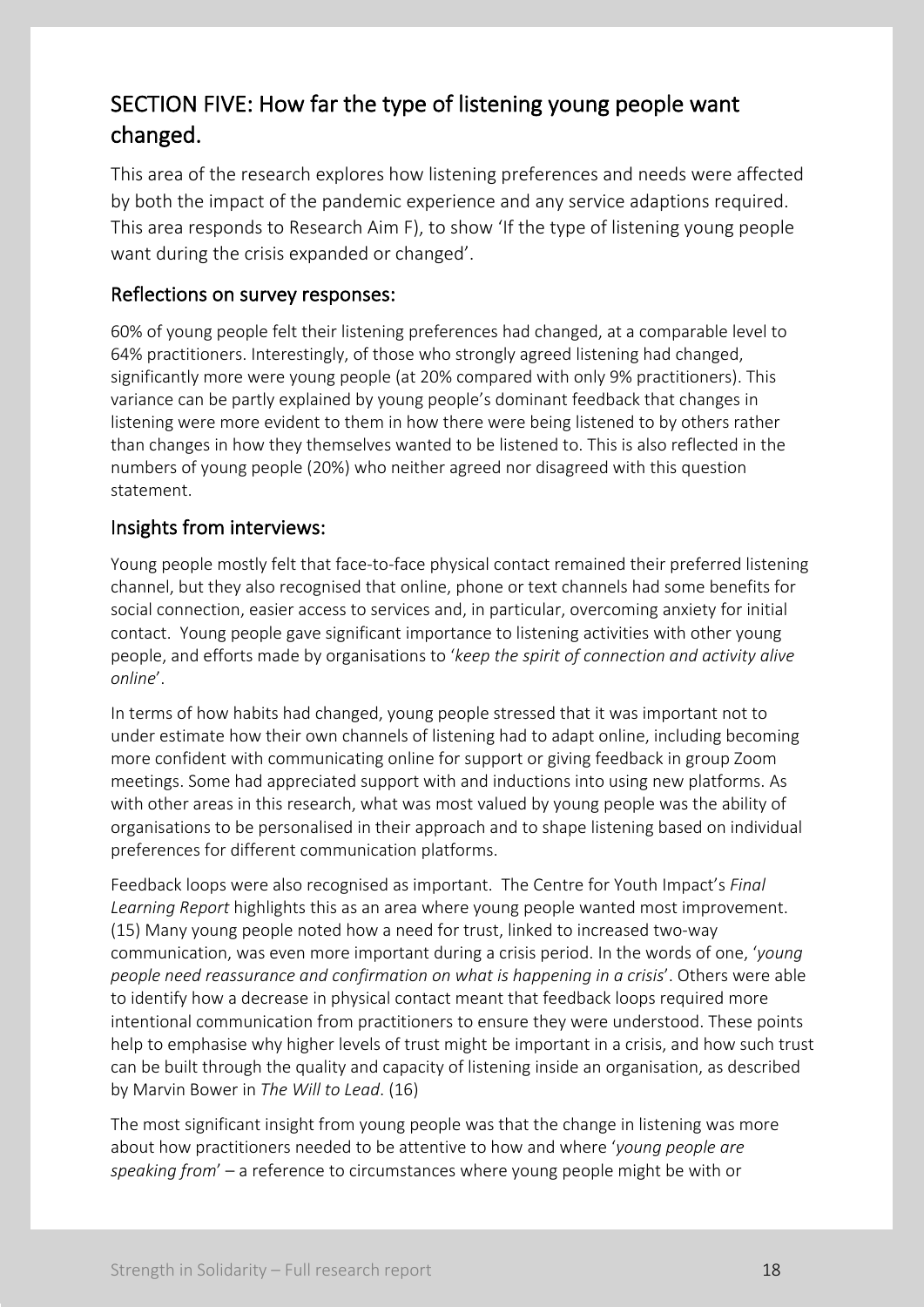overheard by others in their home setting, or more broadly how '*listening now is not just about a young person's past, but how young people are feeling and thinking in the present*'.

Some young people recommended that services also invest in channels of communication that can protect young people's ability to disclose any concerns without anxiety of being exposed.

In tune with these observations from young people, practitioners felt that changes in listening were more about discovering how young people want to communicate and be listened to rather than young people's actual listening preferences changing. One organisation noted that '*Staff are used to building relationships with and listening to young people in challenging life circumstances –it's just that now the sense of what the challenge is has changed*'. There were inspiring examples of organisations being able to sustain highly personalised, face-toface contact within social distancing rules. For example, putting on a social distancing picnic for a young person to give their feedback on their time at the service. This reflected how some organisations were still able to respond to the reality that most young people prefer face-to-face contact.

The general reduction in face-to-face services meant that organisations were not reaching the same numbers of young people, with some young people unlikely to engage until those services were back in place or until trust could be developed through extended contact over other platforms. The Centre for Youth Impact's new Youth Sector Data Standard findings, for 20<sup>th</sup> May, recorded that 66% of youth organisations were reaching less then 50% of their normal cohort. (17) While a reduction in reach is true for the majority of organisations in this research, of equal if not more significance is their increase in frequency of contact rates, clearly responding to the needs expressed by young people for more communication in a crisis. Organisations reported how they had increased platforms and channels for conversations, with rapid action to connect with individuals and engage them in ongoing dialogue and activity. Indeed, in some cases this had led to organisations actually increasing their listening relationships to include other networks around a young person, such as family members and foster parents. Together with increases in the frequency of listening, organisations had also invested more time in closing feedback loops. In some cases, staff had actually been redeployed onto listening activities such as writing letters and aggregating feedback data.

As one organisation concluded, '*the pandemic has changed how we listen but not its importance*'.

An area where practitioners felt that listening needs had clearly changed was in the emphasis and nature of conversations. In linguistic terms, one practitioner noted how conversations had changed from starting with '*how are you'* to '*what have you been up to*?'. Some organisations reflected that it proved easier to engage young people in 1-1 conversations through alternative communication platforms than it was to provide effective group activities. Others emphasised the increase in emotional check ins and relational conversation rather than any project specific support. A practitioner eloquently described how the act of relational communication had replaced the comfort and safety provided by a physical space, referencing how many young people wanted connection to compensate for loss of face-toface contact in a building. Another brilliantly summarised a central finding in this research, that the real power and emphasis in listening was on '*showing solidarity – that we hear and respect you, we are not trying to fix you*'.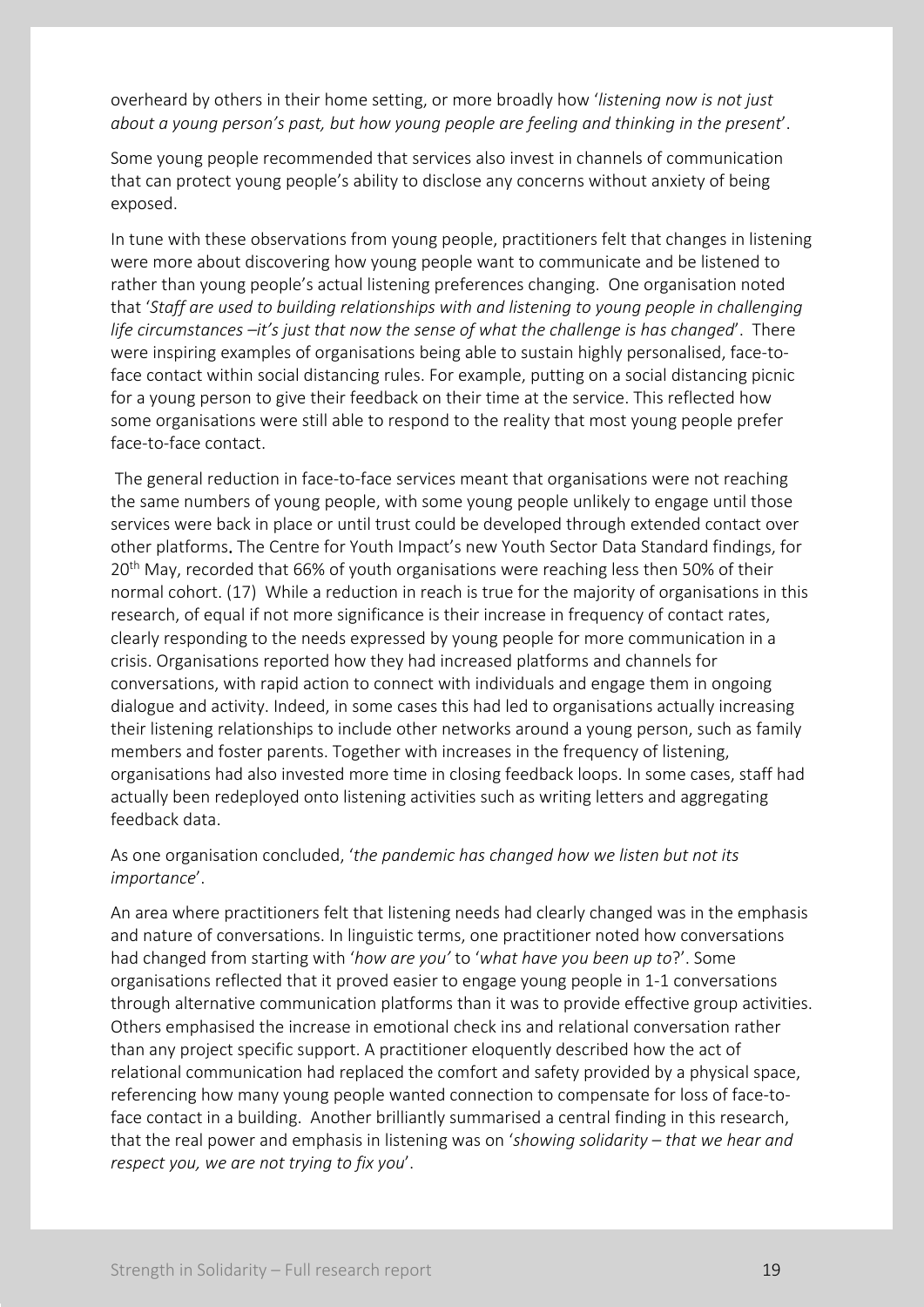The general consensus on listening adaptations was the need to offer multiple channels that gave young people more choice on how and when to engage. Typically, it was often '*harder for practitioners to get used to online than young people*', although practitioners noted that some young people were still anxious about new platforms and what they might require or how they might impact on their privacy and safety. It was also noted that online platforms often required more direct action from young people to choose to engage with them, rather than simply '*hanging around*' in a physical space. Where online platforms were at their best appeared to be in opening up networks of contact across a geographical area to widen the capacity for listening.

As an alternative to online solutions, three of the eleven organisations reported using letter writing in inspirational ways to connect with young people and open up a dialogue. In one brilliant example, services had sent young people a personal letter accompanied with envelopes and stamps for them to use for their own correspondence, resulting in just over 30% of the young people writing back. Old fashioned communications can be just as effective as digital options when used to support highly personalised listening responses.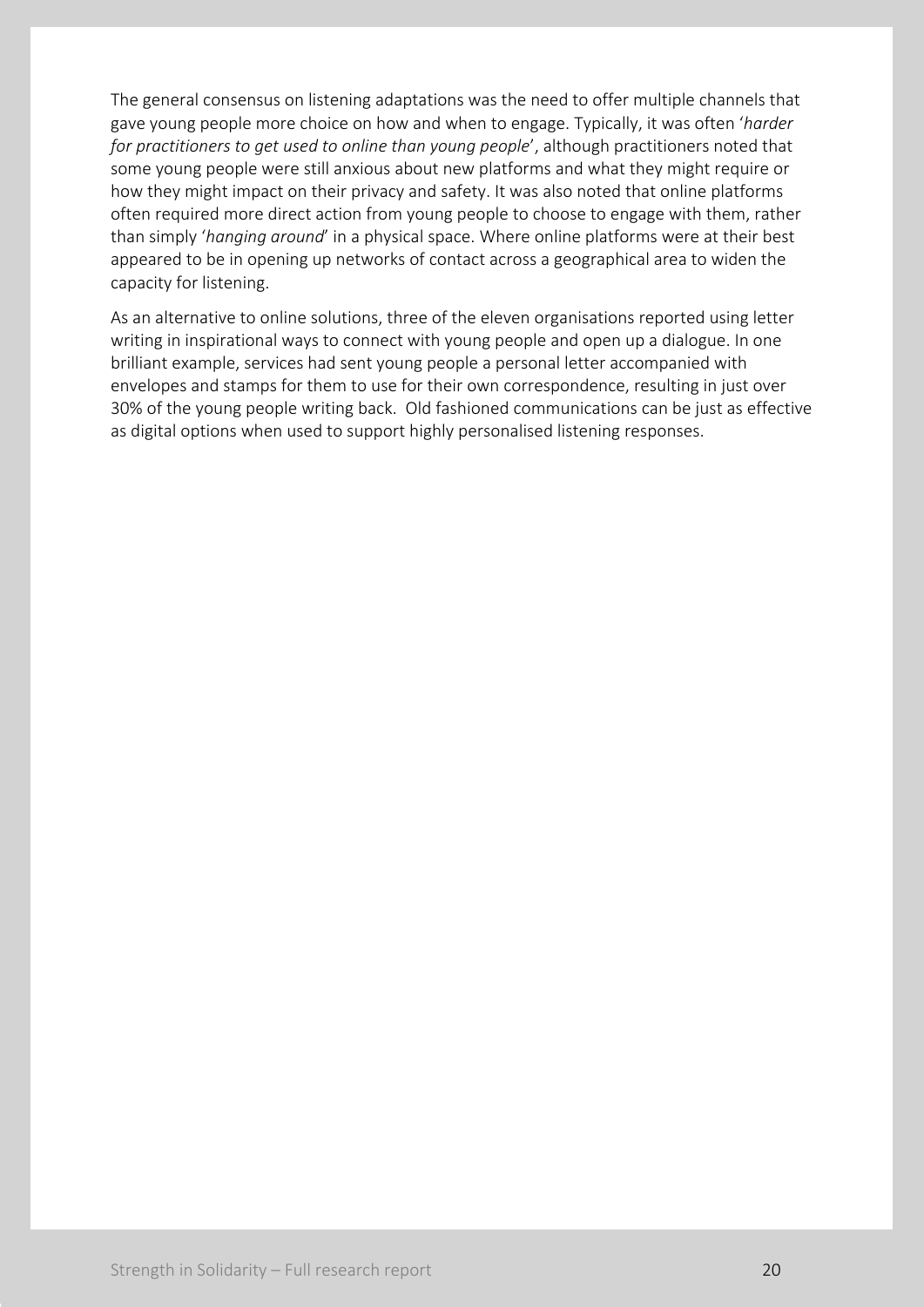# SECTION SIX: How funders can best support organisations to listen with young people

This area responds to Research Aim G, to show 'What role funders can/should play in supporting listening work during a crisis'.

Conversations with young people and practitioners afforded some time to consider how funders might support future listening activity. This was not included as a survey question. Young people had less understanding of funders in terms of their identity and role, but they were equally as clear as practitioners on potential recommendations for action.

### Insights from interviews

Young people tended to focus on the importance for funders to change how investment decisions were made, including seeking increased evidence of lived experience roles and greater involvement of and accountability to young people in organisations seeking funding. They were also keen to see funders target outcome areas associated with listening activities, such as those highlighted in the 'Solidarity Health Check' tool in section eight, along with greater support for digital inclusion. There were five main recommendation themes:

- 1) Invest strategically in the future as well as the now, particularly to ensure what will be needed next for young people has not been lost from existing services.
- 2) Demand increased evidence of lived experience involvement in funding applications to help safeguard services that are more likely to listen to young people.
- 3) Communicate more directly with young people in order to be accountable to them as funders, and listen more deeply to the insights of youth activists and excluded groups through a listening campaign or research activity with young people.
- 4) Invest in access and capacity requirements for young people to utilise digital and communication resources, both as a safety net for future challenges, and as a practical way for young people to receive more support from their peers and staff.
- 5) Take the pressure off service organisations by investing proactively in them, and recognise that they are likely to be able to do their jobs better if they do not have to worry about their own future while supporting young people's.

Practitioner viewpoints followed some similar themes to young people, including suggestions to encourage more evidence of listening activity in funding applications and concerns whether sufficient funding will be available to invest in the future period beyond the pandemic. There were also some reflections on how funders could best support organisations in a crisis period.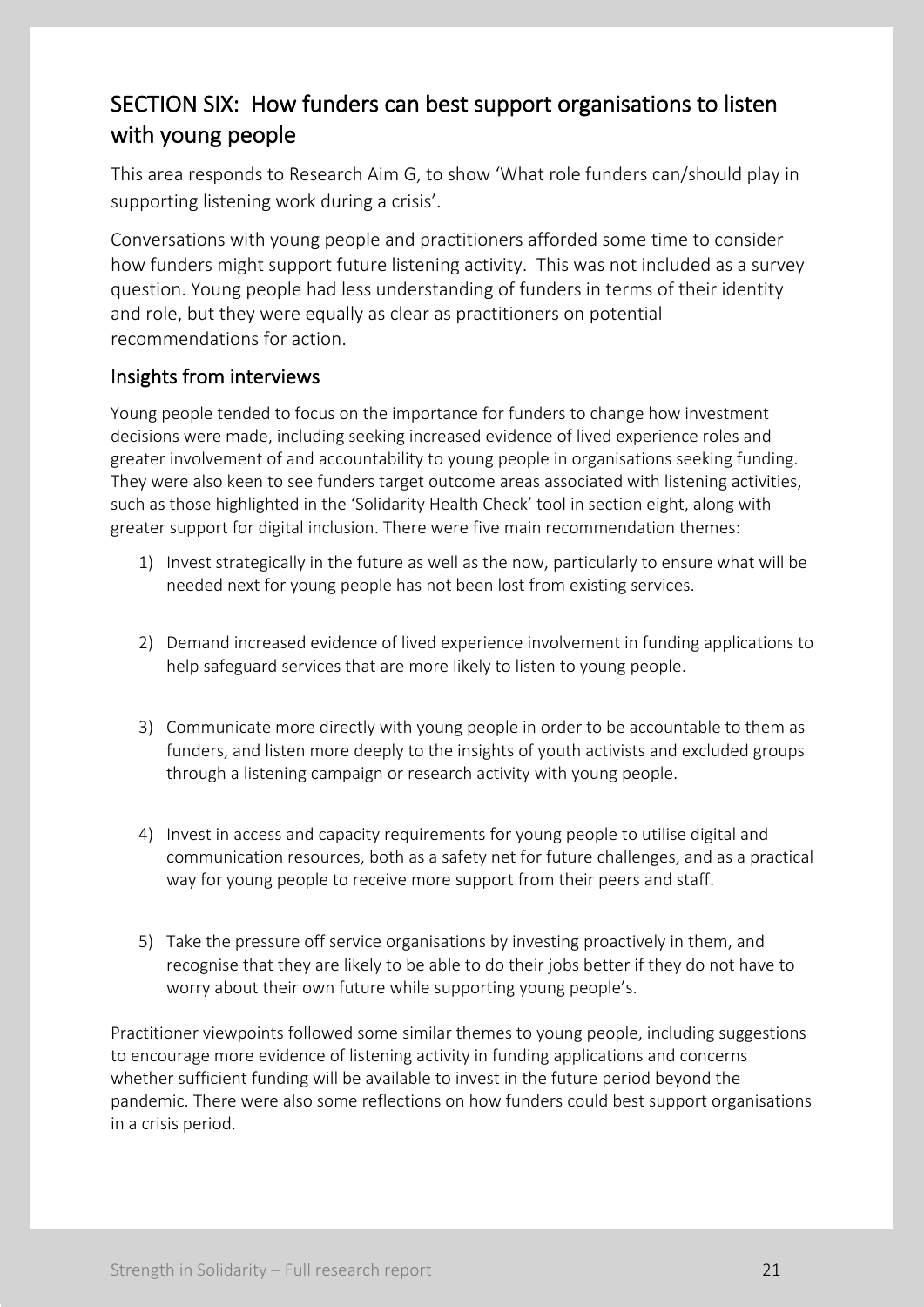The full range of practitioner recommendations included to:

1) Be flexible with and trust the organisations funded.

Practitioners stressed that funders should trust organisations to '*do the right thing rather than prescribe how they should be workin*g'; allow organisations to '*keep being creative in how they use funding to deliver their services*'; and encourage organisations to '*follow what they learn rather than be stuck with delivering what they thought they should do*'. This included support for '*adapting monitoring and evaluation practices*' and being '*flexible with outputs and reporting needs*' to allow for more qualitative solutions to measurement, particularly to embrace the reality that young people's lives were less likely to fit within normal outcome expectations.

2) Encourage listening practices in all areas, and '*be more accountable to whom the funding serves*'.

This included suggestions for requiring more evidence of listening to young people in funding applications, and making listening an aim for all organisations receiving funds, particularly those who might not already have a strong person-centred or asset-based ethos. Funders were encouraged to support organisations to adapt their listening practices by offering to bring organisations together to '*give space, resource and capacity*' for organisations to reflect on and develop their listening.

3) Be aware of what organisations will need to increase spending on during a crisis.

Even where organisations might make savings from reduced travel costs, there were other financial pressures to contend with that ranged from increased IT demands and additional resources for young people, through to loss of income from training and use of buildings.

4) Avoid allocating all funds to meet immediate crisis needs without also reassuring that investment will be provided to develop future capacity and support provision that is likely to emerge at the end of the pandemic period.

It was very evident that, while practitioners and young people were consumed with current pressures under lockdown, both groups were mindful of the future ahead, and sought reassurance that funding would be available to invest in this.

Further recommendations for funders are signposted elsewhere in this report, including to: facilitate reflections on learning from any digital adaptions made during the pandemic (section two); support the growth of listening with young people in their own communication, policy and influence activity (section three); and, as the report concludes in section seven, direct more investment towards the core ethos and culture of organisations, which the research suggests will encourage effective listening practices to flourish.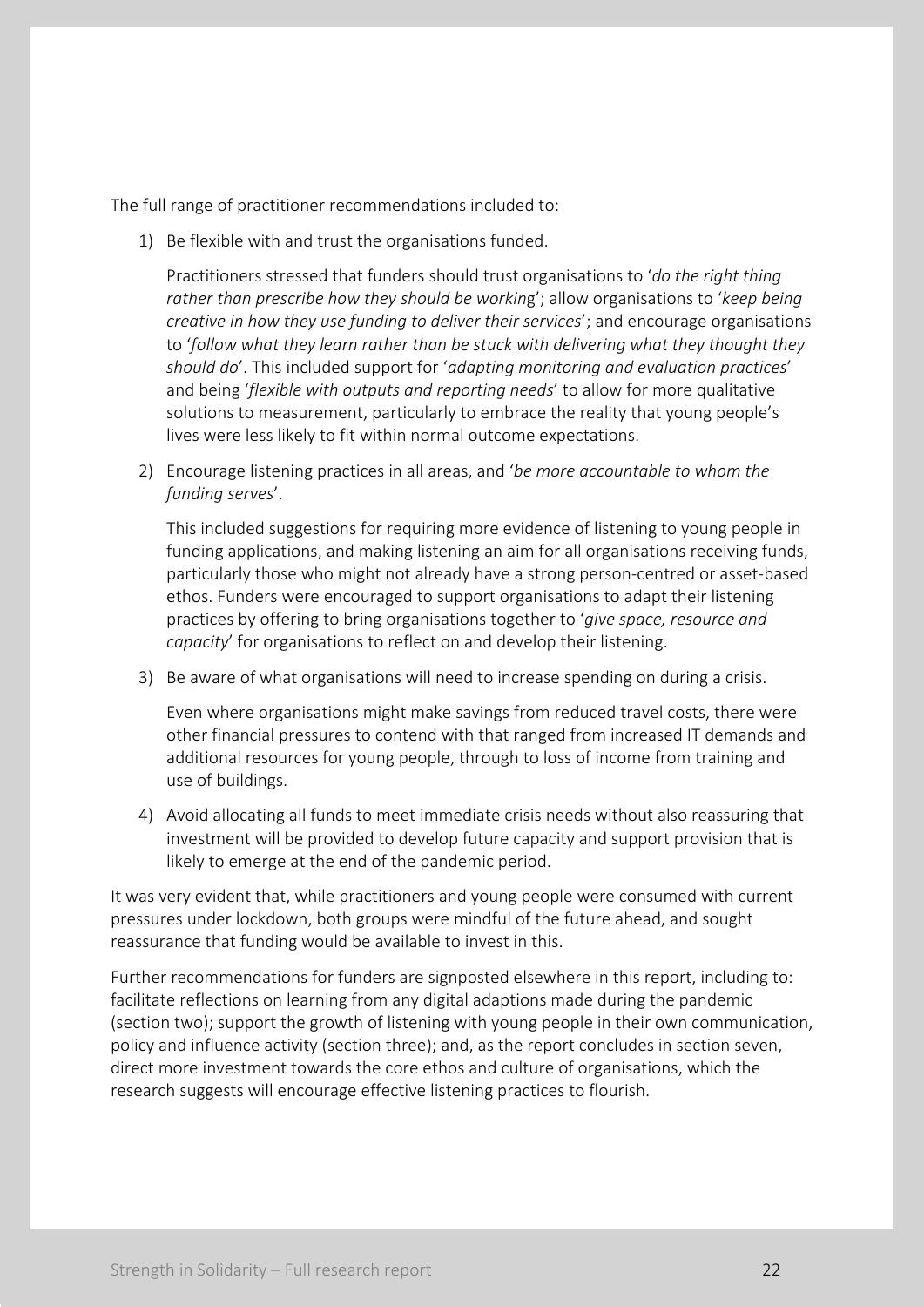# SECTION SEVEN: How the principle of 'solidarity' can help us understand the characteristics demonstrated by organisations' listening during the pandemic.

The principle of 'solidarity' characterises how organisations' listening responded to the crisis. The research has shown that listening was not just about seeking to help and engage young people or deliver services, but also to learn from, involve and act with and for young people in a reciprocal, respectful and highly personalised way.

### Insights from interviews

A focus on solidarity usefully emphasises four enablers for listening emphasised by young people and practitioners throughout the research:

- 1) The authenticity of person-centred approaches.
- 2) Increased use of contact and feedback loops to invest in empathy, trust, and sharing.
- 3) Commitment to the understanding of and response to young people's needs.
- 4) The recognition of, and direct action taken on, the challenges faced by young people.

Expressing solidarity feels a natural human response to the Covid-19 crisis, in which many of us have witnessed huge disparities in experience linked to social inequalities. Listening through solidarity expresses both the relational strength of organisational responses to young people's needs and also their eagerness to understand and take action on the challenges that young people face. It captures the essence that organisational listening was about respecting young people, connecting with them and giving young people more power to act, not just helping to deliver the bare minimum service. As quoted in the introduction to this report, in terms of relationships and communication for young people, '*listening is the bare minimum*'. What is most important for young people is the action and impact that follows from and is part of deeper listening. It is crucial, therefore, that listening practices can stimulate a responsive power dynamic in which young people feel they have influence on what and how services provide support to them.

Recognising the connection between listening to and working in solidarity with young people offers an appropriate conclusion to this research. A focus on 'solidarity', as it is defined by Eduardo Galeano *(18)* has been a characteristic of each Listening Fund organisation, and captures how all have shaped their practice through a strong person-centred, 'asset-based' ethos supporting more equitable power relations. Solidarity helps to signal how organisations conducted listening as part of a 'working with, not doing to' culture, using open communication channels and relational exchanges that enabled service responses to be directly informed by and shaped from young people's insights.

These elements of solidarity appear to be just as important a foundation to support listening in a crisis as any specific pre-existing listening tools or processes. This is reflected in three sources of evidence. Firstly, examples of how existing levels of trust enabled listening to flourish with those young people that services were already working with, more so than with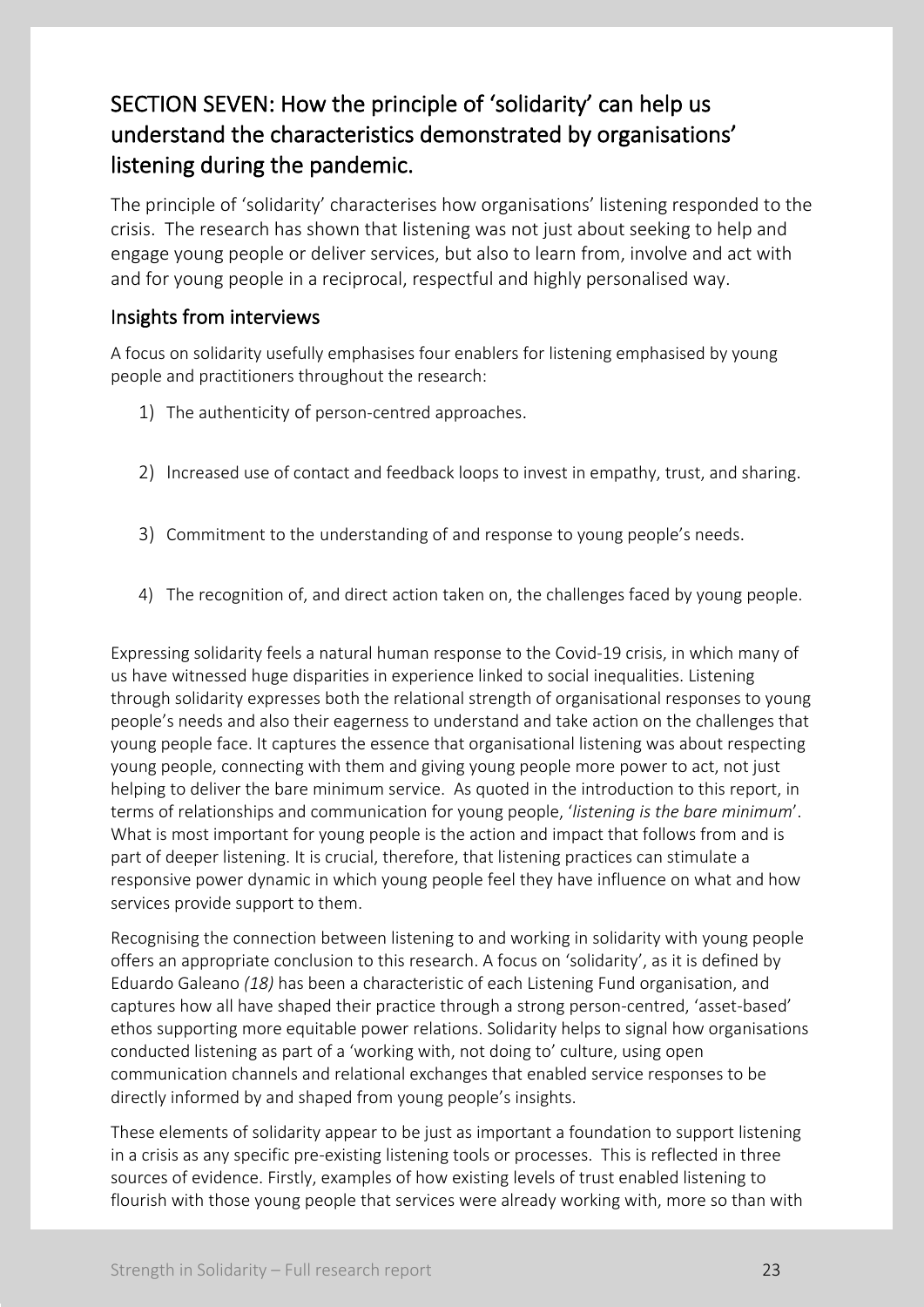new young people referred after the pandemic started, where the same relationship of solidarity could not be achieved. Secondly, in the ability of those organisations most removed from direct access to young people during the pandemic period to still engage in meaningful activity to further their listening response to young people and shape new strategies from the focus and commitment of their ethos. Thirdly, in the attentive understanding shown to the different challenges experienced by young people, and active engagement in raising those challenges in national and local networks.

Developing effective listening, therefore, is as much about the underpinning ethos and approach within an organisation's culture as it is about having physical infrastructure and processes in place. This fully reflects Jim McNamara's conclusion that 'organizational culture pre-determines the extent and effectiveness of listening'. (*19)* It seems significant that the majority of organisations in this research spoke about how the Listening Fund had helped them be more '*mindful*' about the role of listening already present in their practice but which, in many cases, needed to be recognised further to be given greater emphasis and direction within the organisational ethos. This quality of mindfulness can be connected to the confident speed by which organisations sought to act through consultation and co-production of responses with young people. What has been most impressive about Listening Fund organisations is how fast they were to listen at the outset of the pandemic, paying dividends ahead as their responses aligned more closely with needs and emphasised to young people that they were being heard and cared for in solidarity with them.

The high-velocity nature of the crisis described by David Denyer has clearly been matched by a high-velocity response through listening activity. *(20)* Indeed, the actual frequency of organisations' contact with young people increased in the majority of cases. Demonstrating that listening does not have to be slow and can form part of an accelerated response to a crisis is an important lesson that connects with insights from Yuval Noah Harari. Centralised power might seem more attractive for decision making in a crisis, but it carries greater risk of making judgement errors, which power distributed through deeper consultation and involvement can mitigate against. *(21)* Feedback from young people supports the conclusion that organisations got their offer right because they had invested in listening to them first. Taking time to listen had helped to 'youth-test' organisational approaches, challenging the logic behind them to ensure greater likelihood of impact. This also reinforced to young people that, however changing the world appeared, an organisation's supportive ethos and relationship with them could be relied upon.

'*The way the organisation listens to me makes me feel like I have someone on my side. At a time like this, that's been a great comfort to me*'. For young people, knowing that an organisation was in solidarity with them during a challenging period had real value.

By reflecting on these points, a focus on the principle of solidarity can help support organisations to sustain and develop listening practices in a crisis period. Looking beyond specific involvement posts, co-production processes or physical infrastructure needs, funders and decision makers should also be prepared to invest more directly in the ethos, values and culture most likely to drive an organisation's solidarity with young people. Funders should be willing to show their own solidarity with the organisations they fund by being flexible with monitoring and delivery expectations. Also, by providing opportunities to understand and respond directly to the experiences and needs of both services and young people, which in the latter case will need careful consideration. The insights highlighted for the Listening Fund through this research represents one way such solidarity can be nurtured.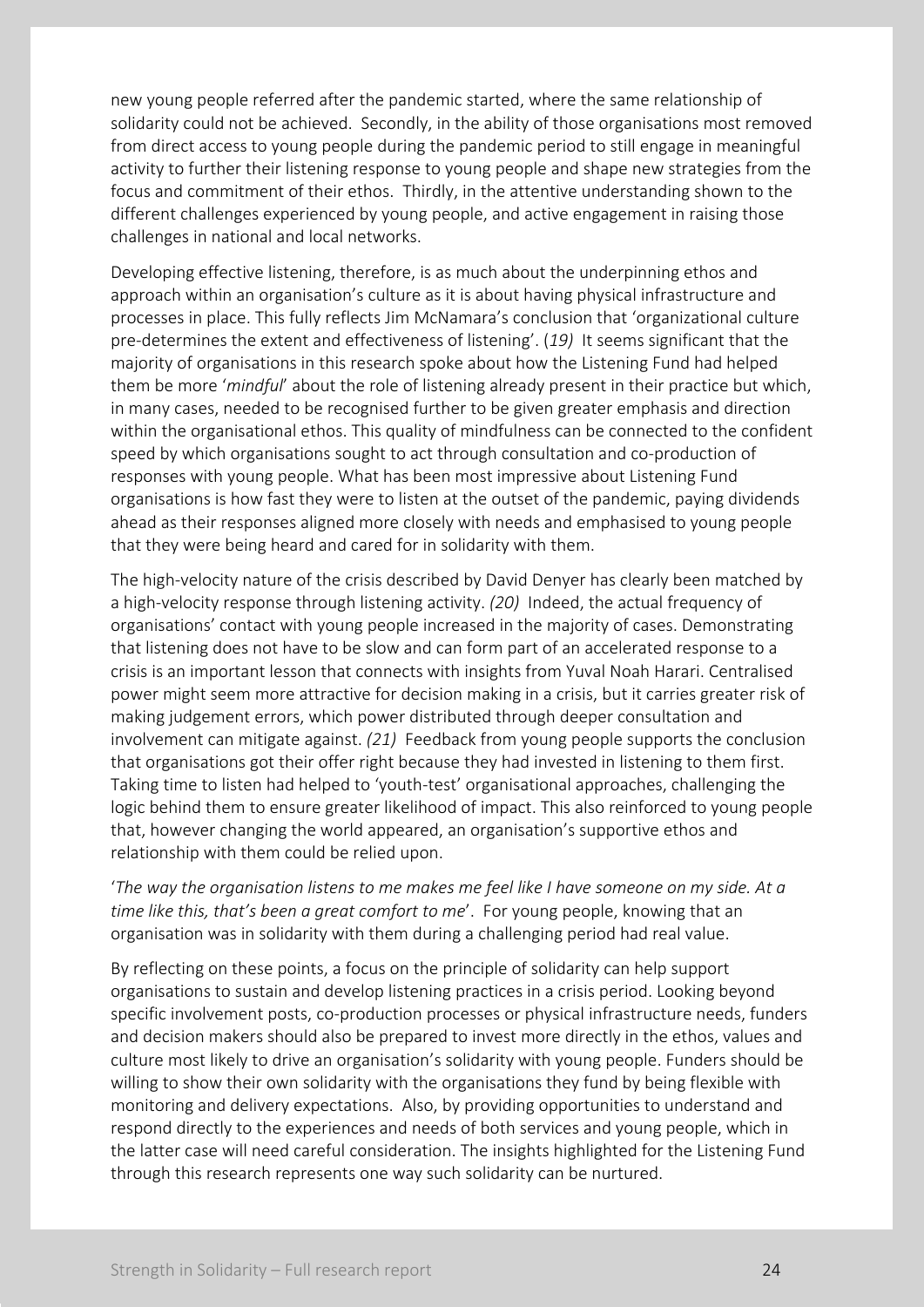# SECTION EIGHT: How to health check an organisation's ability to 'listen with solidarity'.

The 'solidarity health check' tool has been compiled based on trends identified from interviews on areas of most impact and influence on organisations' listening practice.

The tool is not meant to provide an exhaustive set of questions. It is framework designed to offer a starting place for organisations to health check current listening practice and identify opportunities to explore the principle of solidarity reflected across its ten assessment areas. While not all areas listed may be possible for an organisation to act on, the first six have been identified in the research as common priorities for focus.

The ten areas will also prove useful for funders to consider the likely strength of listening characteristics in organisations seeking investment from them.

Organisations may wish to rate themselves in each area against a scale of 4 listening levels:

Beginning level (where areas identify most gaps that require significant development)

Emerging level (where areas identify some practice that requires further development)

Proficient level (where areas identify secure practice with the potential for enhancements)

Advanced level (where areas identify strong practice that is or should be celebrated)

Where areas are rated between 'Beginning' to 'Proficient', organisations should be able to identify actions to improve future practice. Since mindfulness about listening is likely to support its growth, it is worth celebrating any areas where practice is more advanced.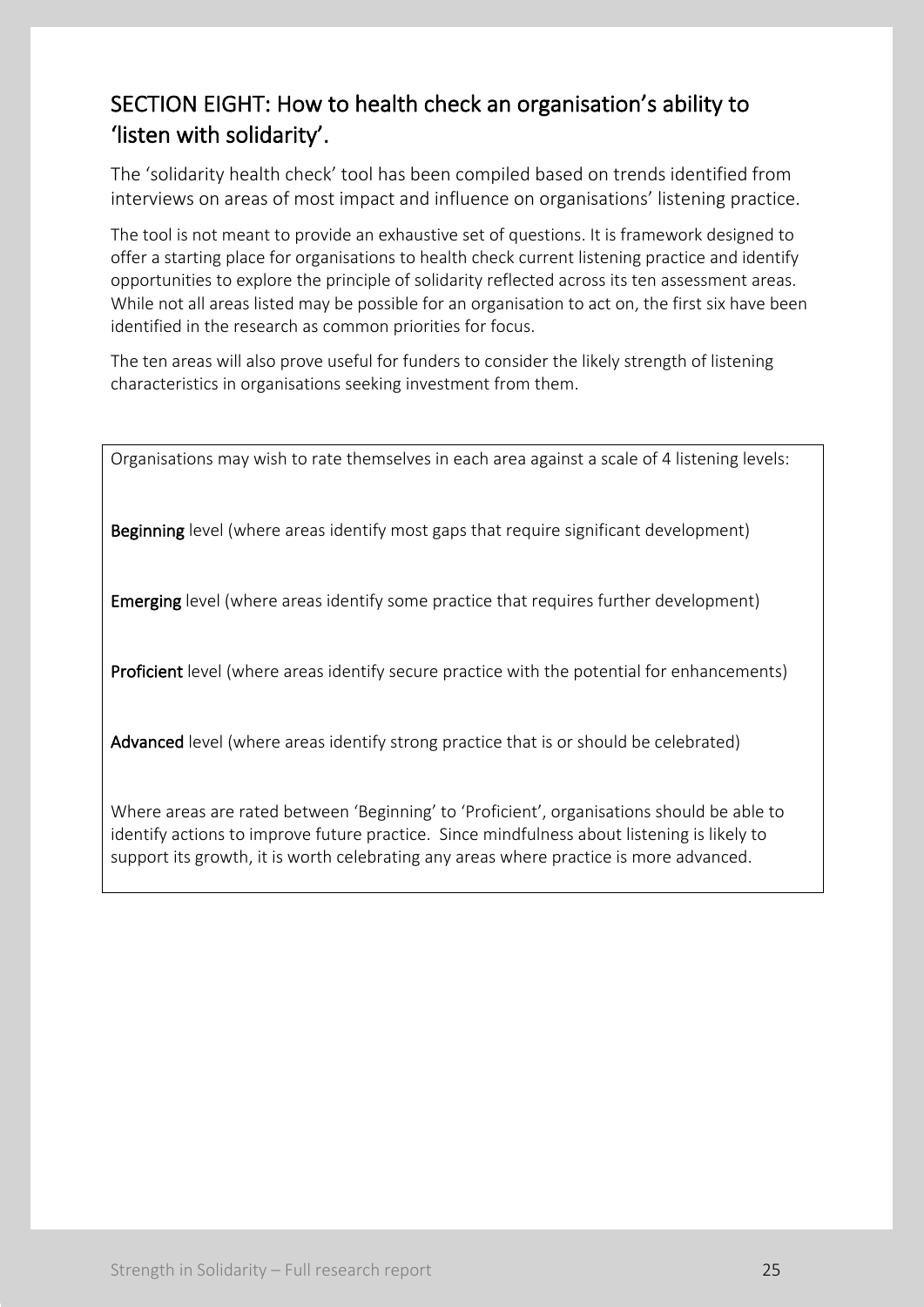### Solidarity Health Check Tool:

- 1) Is a person-centred, asset-based ethos ('working with, not doing to people') consistently embedded in the culture and practice of the organisation?
- 2) Does organisational practice demonstrate that staff are mindful to be always listening with young people and able to constantly close any 'feedback loops' with them?
- 3) Can frequency of contact with young people be quickly and reliably increased to engage and support their wellbeing during a crisis?
- 4) Can the organisation offer multiple communication channels to connect with and mobilise young people in ways able to respond to their individual preferences and needs– from digital platforms to phone calls or letter writing correspondence?
- 5) Has the organisation developed an internal process to collate, codify and share appropriate insights on what is being heard from young people on a regular basis?
- 6) Is enough support in place to invest in the resilience and wellbeing of practitioners to sustain personalised listening practices with young people during periods of increased pressure?
- 7) Are there accessible approaches in place to connect young people together for peerto-peer support, shared inspiration and social activities?
- 8) Is there an influencing forum, group or other process for young people to offer advice on leadership decisions, practice or specialised delivery needs?
- 9) Can the organisation invest more power in young people by enabling them to take ownership over external communications activity and/or targeted funding decisions, and/or by recruiting young people and those with lived experience into staff roles?
- 10) Is the organisation connected with sufficient local and national organisations to partner with and influence campaign activity on areas important to young people?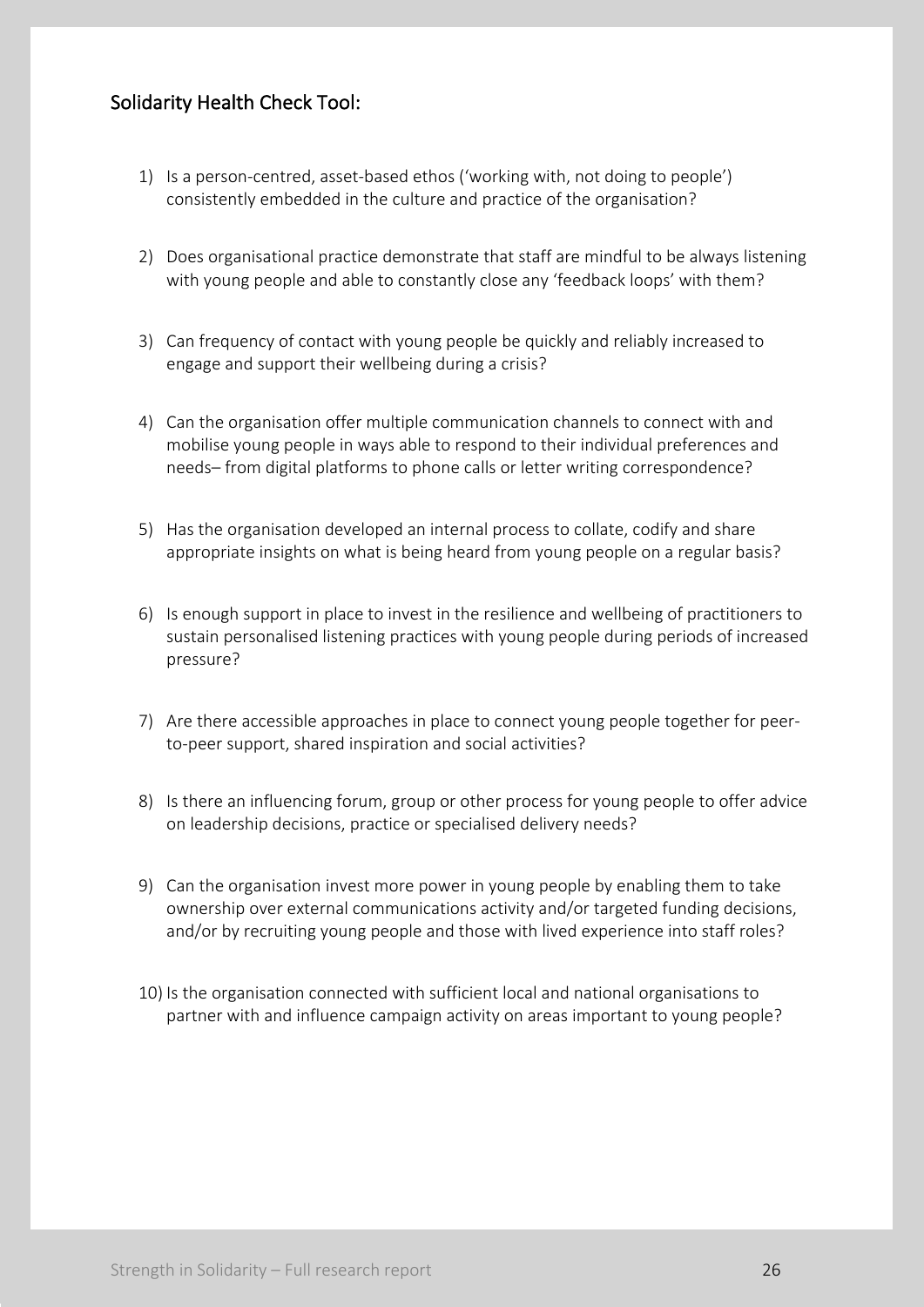# SECTION NINE: Recommended Actions

The 40 recommended actions listed in this section are targeted at the main audiences for the research: Listening Fund partners, co-funders, and the wider youth sector. The actions are organised under the different sections of the report they derive from and serve as a summary of the main research findings. Some have been described in greater detail than others, but this does not reflect any weighting in importance.

### SECTION ONE: Actions for organisations to increase listening with young people:

- 1) Increasing frequency of contact to both engage young people and invest in their wellbeing has significant value and should be considered an ongoing service activity for organisations to improve listening practices beyond the pandemic.
- 2) Young people gain benefit from connecting with other young people, which, where appropriate, organisations should use online platforms to invest in as part of future strategies for strengthening wellbeing and peer support opportunities.
- 3) Alongside face-to-face services, organisations should consider offering more alternative access and communication options for young people to overcome anxiety when making initial contact, such as phone, text and messaging based services.
- 4) Given unequal access to digital communications, organisations should be mindful to deploy a range of communication methods for listening with young people, including letter writing.
- 5) Best practice in listening includes investing in the time required to fully reflect on, codify and process what is being said by young people, in order to respond meaningfully. This includes an increased focus on learning from the listening carried out in 1-1 conversations (see recommendation 10).
- 6) Adapting services during a crisis requires listening with young people to tailor an organisation's offer to meet personal preferences, circumstances and needs. This means that investment in person-centred approaches will significantly help to support adaption processes.
- 7) While developing specific listening capacity and skills will offer strengths to face a crisis, the most important thing is how an organisation's existing ethos and values supports listening activity. Being mindful about how an organisation's culture expresses a listening approach is an important staring point.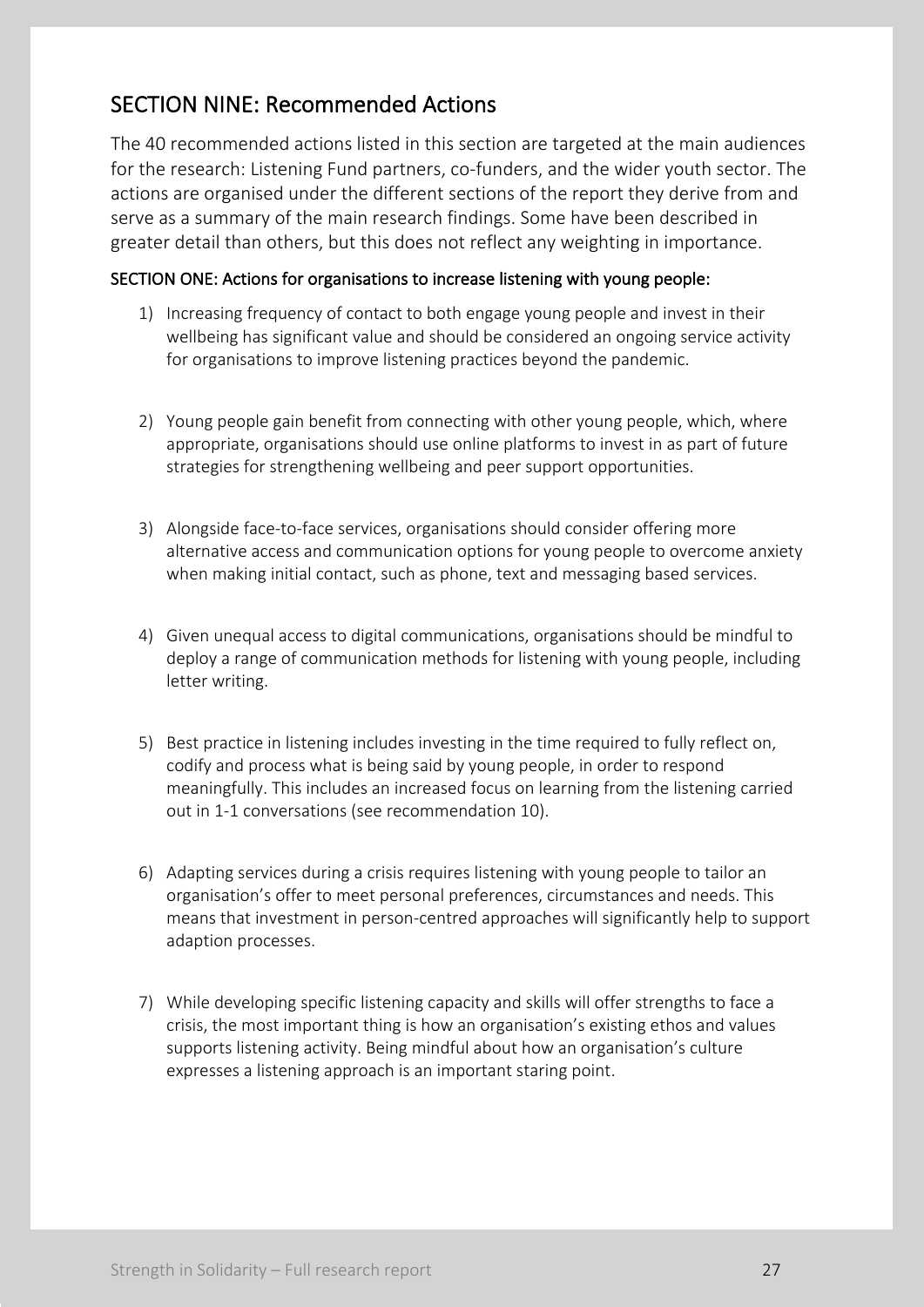### SECTION TWO: Actions for organisations to provide the right services and support during a crisis, including their ability to survive and thrive through it:

- 8) Listening practices are likely to increase in frequency and intensity during a crisis to compensate for impacts on people's wellbeing and connections. The success of this will depend heavily on the strength of an organisation's person-centred ethos and the 1-1 approaches which tend to be easier to adapt. Thus, investment for practitioners to be mindful of how listening and feedback loops operate will have a positive impact.
- 9) Increased frequency for listening should not only focus on meeting immediate support needs at the beginning of a crisis, but follow the curve of a crisis for an organisation to adapt through and transition beyond it. This means that organisations and funders will need to invest in listening space at the end of a crisis.
- 10) The value of personalised listening approaches includes enabling young people to more directly influence an organisation's response, producing an organic 'always listening' way *(22)* for services to identify and respond to needs without relying on more formalised survey approaches that can alienate some young people. Rather than additional surveys, organisations should first look to learning from their 1-1 listening practice as a means to identify what is happening and what needs to be done.
- 11) Organisations had different experiences of digital adaptions, with some gaining value from utilising specific platforms for different 1-1 and group communication needs. Digital approaches bring additional listening, learning and access considerations and should be planned and resourced for the future in a conscious way. Further capacity to reflect on learning from digital experiences would benefit organisations.
- 12) Listening demands on practitioners bring increased pressures that require specific listening and communication responses to support personal wellbeing. It is important that organisations and funders continue to invest in staff capacity, including options for there always being a skilled practitioner available to listen in any communication with a young person.
- 13) Examples from practitioners and young people support the view that listening is a key component for effective leadership in a crisis. This could be a stronger theme to stress in future sector leadership programmes.
- 14) While young people's lived experiences can give them significant strengths to survive and adapt during a crisis, which organisations can learn more from, it is important not to generalise or assume these characteristics given the highly personalised nature of young people's experiences and their fears of being stigmatised by them.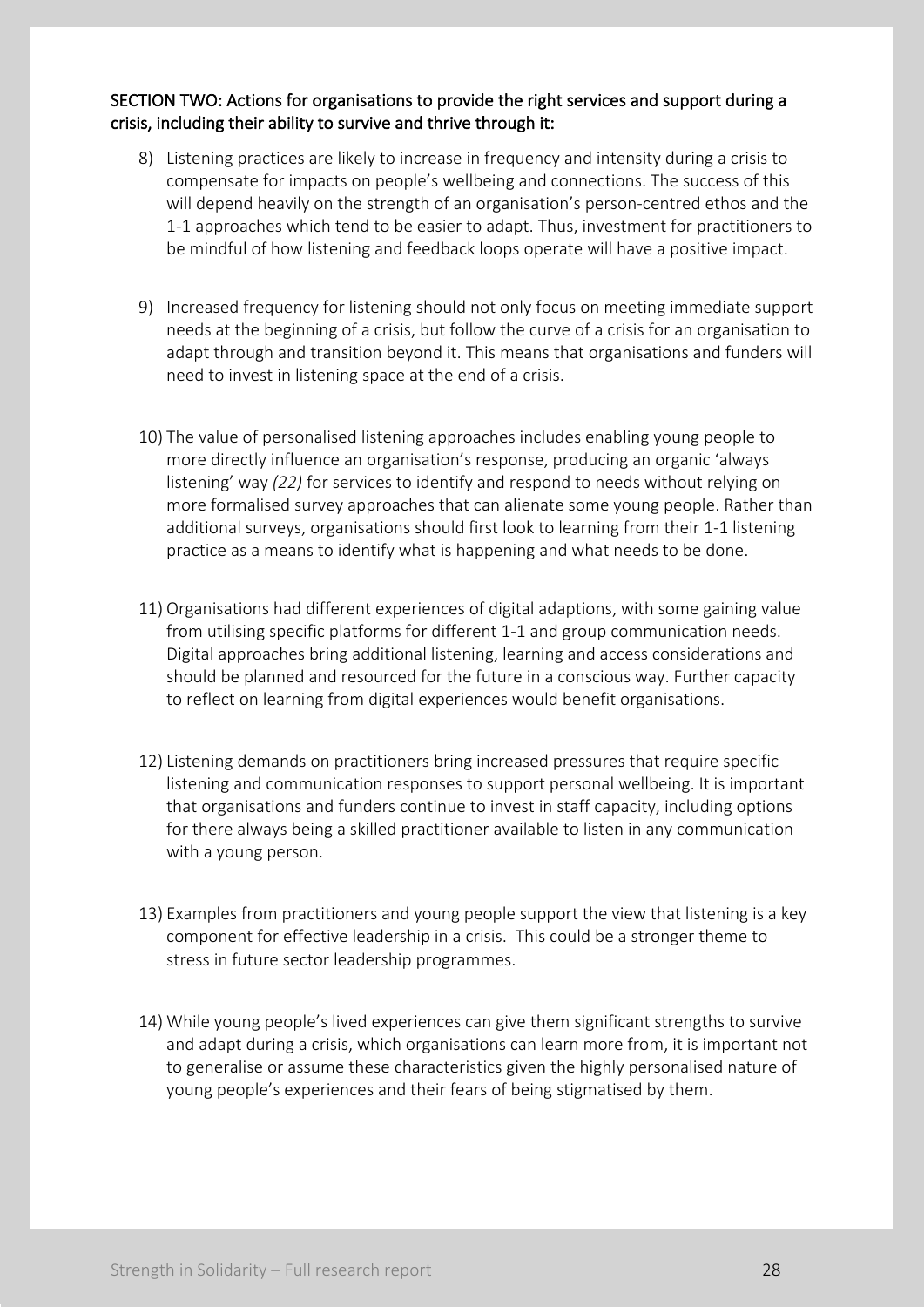### SECTION THREE: Actions for organisations to share insights from young people to influence other stakeholders at a local or national level:

- 15) A range of campaign areas have been emphasised through the pandemic, from mental health needs through to educational disruption and digital access. It is important to embrace all of these issues given their reflection of people's diverse experiences. This is likely to require more investment in campaign and influencing capacity in the post pandemic period, and greater recognition for the vital role that organisations such as those in this research play in contributing insights from young people to shape and support the work of other organisations at a local and national level.
- 16) The ability of organisations to articulate how young people are responding to a crisis means they can offer powerful insights to influence other services, if they are externally connected to local and national forums where this exchange can take place. It is important for organisations working with young people to see this as part of their listening activity rather than an add on, particularly given the benefits from promoting more positive messages to impact on the practice of others.
- 17) Young people care about campaign and influencing impact but are not always aware of what activity is taking place in an organisation to achieve that impact. More explicit focus on this in future listening work would help to close feedback loops better and engage young people in seeing campaigning as something more relatable to their own potential to influence positive action.
- 18) The pandemic may provide opportunities to reframe some campaign messages around increased empathy for experiences challenging young people that have become more common to others through social distancing and economic impacts.

### SECTION FOUR: Actions for young people to influence service changes:

- 19) Funders need to be mindful of the pressures on operational survival that are likely to limit the capacity of organisations to help young people participate with greater power. However, what MAC UK recommend in terms of giving young people 'tangible power and influence over what changes are made and how the service will meet young people's needs' does not always necessarily equate to high level participation actions. (*23)* Influence over delivery can also be secured through the quality and receptiveness of the person-centred ethos used by organisations to support young people, and the space afforded to listening activities with young people. These fundamental listening factors should also be a priority focus for any additional investment targeted at empowering young people.
- 20) The most effective ways of involving young people at higher levels of participation proved to be young people leading activities such as external communications, survey approaches and funding decisions to benefit others. Organisations might find these useful to prioritise more opportunities for young people to take the lead on.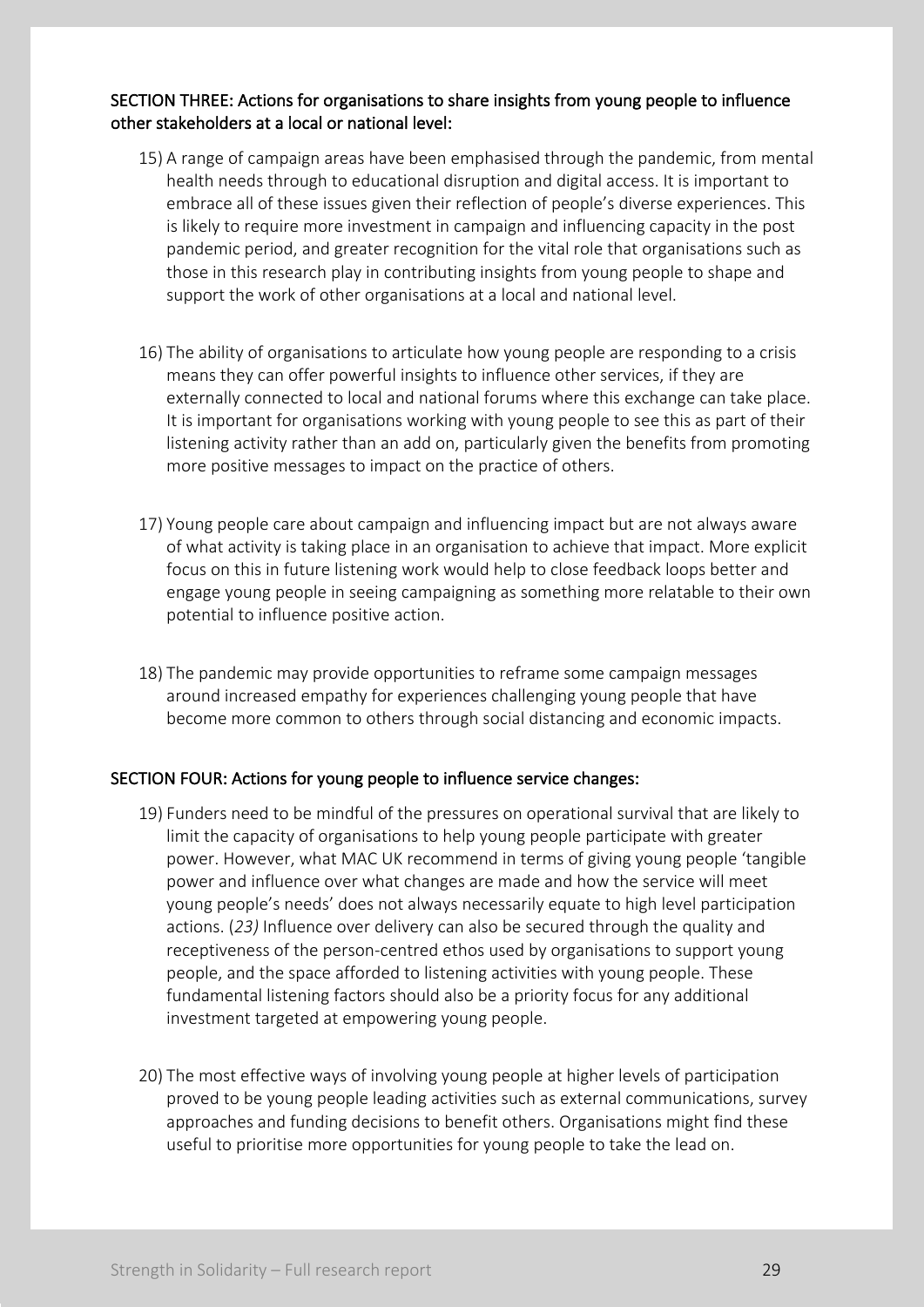- 21) Closing feedback loops to show young people how they have influenced services will impact positively on young people's self-esteem and give them greater confidence that they can influence other aspects of an organisation's work. Strategies to increase young people's influence should begin with how young people are involved in 1-1 conversations where practitioners 'work with' young people. Practitioners also need to feel that they operate in a culture where they are allowed to take decisions.
- 22) Youth activism offers a powerful role for young people to express their lived experience and an effective way of increasing positive influence among wider groups of young people. However, the concept may not always be understood by young people, and should be something that young people define for themselves rather than be imposed upon them. For funders to encourage more youth activism, they need to invest in the capacity of organisations to facilitate its support, be willing to overcome economic barriers to participation, and create more space for young people to direct what youth activism should mean for themselves.
- 23) While influence is normally judged in terms of young people's involvement in feedback and decision making roles, the pandemic experience has also emphasised how young people's positive attitudes and pro-social behaviours can also be a powerful source of influence on practitioners and services. This is likely to be particularly the case in organisations with greater receptivity to listening, increasing the likelihood that young people's inspiration will be fully recognised and responded to. Young people's ability to inspire could be given more space in future influencing strategies, and should certainly feature in external communications to promote what MAC UK characterise as the strengths 'invisible to mainstream society'. *(24)*

### SECTION FIVE: How far the type of listening young people want changed:

- 24) Trust is a distinguishing characteristic in the ability of organisations to accelerate connections with young people and close feedback loops during a crisis. Having an established currency of trust is an important element in a listening organisation's culture. Funders and organisations should be prepared to invest in capacity to provide more time for relational exchange with young people and for building stronger connections between conversation and decision making channels. Both of these activities will support the growth of trust in the culture of organisations.
- 25) What is more significant in a crisis is not the reach of an organisation but its ability to increase frequency of contact among those young people who wish to engage. In future, funders and researchers should focus more on measuring the frequency and quality of contact, and the capacity of organisations to support this, than just prioritising the numbers of young people reached. Attention should also be given to recognising the wider family networks that organisations often support through their contact with young people, for which more flexible investment would help organisations sustain value-added listening activities with those who may not be seen as a relevant beneficiary of funded provision. The need for more investment in this is also noted in the Centre for Youth Impact *Final Learning Report*. *(25)*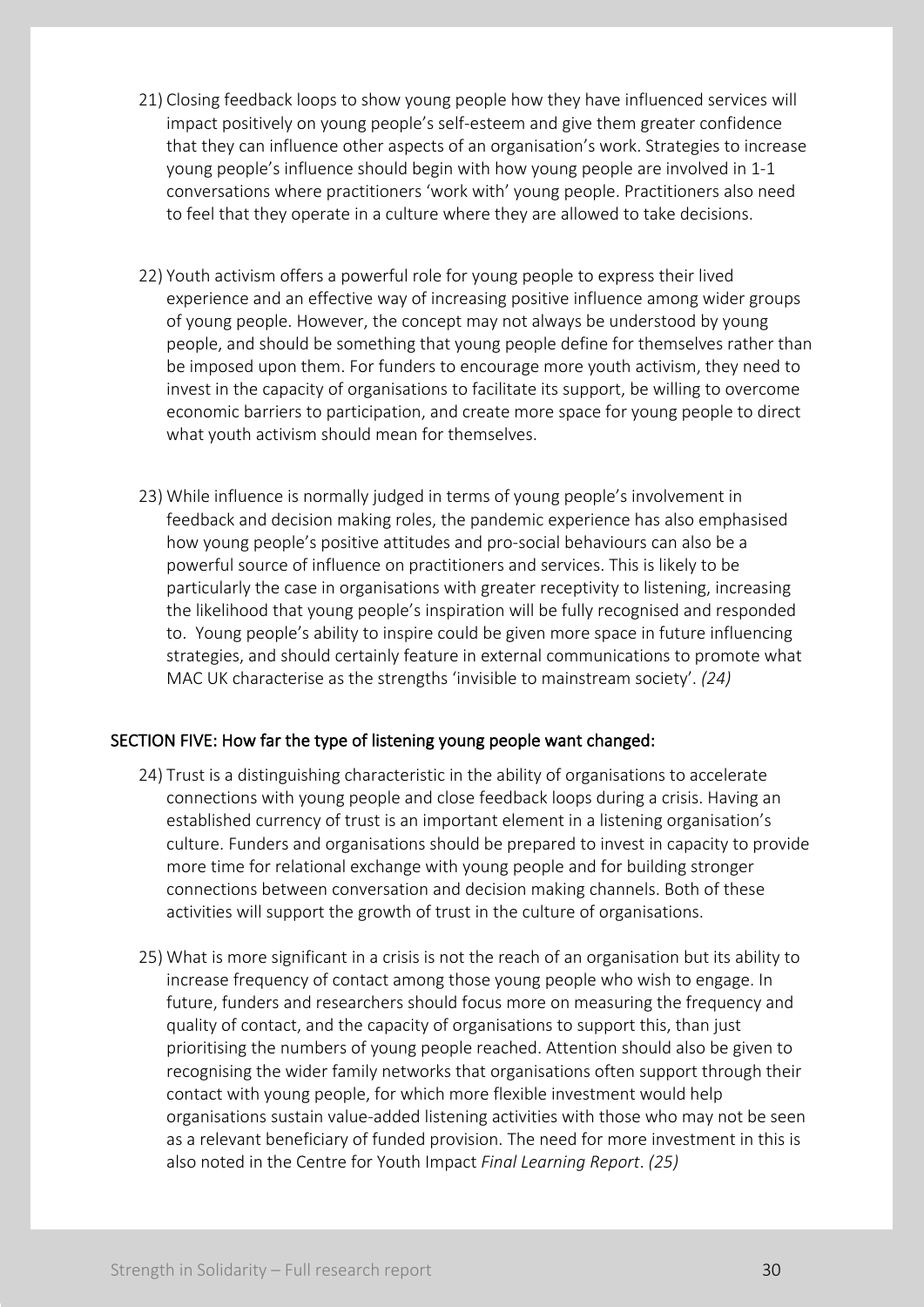- 26) While face-to-face physical contact remains young people's preferred listening style, other listening benefits can be gained through alternative online, phone or text channels, including easier access to some services or communication options, which organisations should look for ways to sustain in the post pandemic environment.
- 27) Practitioners need to be especially attentive to how and where 'young people are speaking from' when using 'non-physical' communication channels, which might require additional expertise or mindfulness to successfully adapt 1-1 services into online or phone support options.
- 28) Listening adaptions should include an increased focus on relational exchange, being mindful of 'solidarity' with young people (see recommendation 37), offering multiple channels that give young people more personal choice on how they wish to communicate and engage, and being attentive not to assume that everyone (whether practitioners or young people) will feel confident and safe in using new channels without additional supports in place.
- 29) Digital platforms should not be seen as the only solution for adapting services, but are most likely to be prized as an effective way to connect people together across a geographical distance and support some group activity. Services and funders should also be open to other options, such as traditional letter writing, to provide equally innovative ways to deliver the highly personalised responses best suited to a crisis.

### SECTION SIX: How funders can best support organisations to listen with young people:

- 30) Review funding processes to consider where increased evidence of listening, lived experience and involvement practices could be encouraged through applications and programme criteria.
- 31) Review communication and engagement practices to consider how funders can be more directly accountable to young people, which is likely to need further work to understand and develop a response to.
- 32) Show solidarity with organisations and promote trust in them by offering flexibility for organisations to adapt their delivery and monitoring expectations during times of challenge.
- 33) Invest in providing 'space and time' for organisations to be more mindful of their listening practices by facilitating listening-focused convening and research opportunities.
- 34) Offer proactive investments in organisations in order to: cover increased capacity needs during a crisis; increase the likelihood that young people can benefit from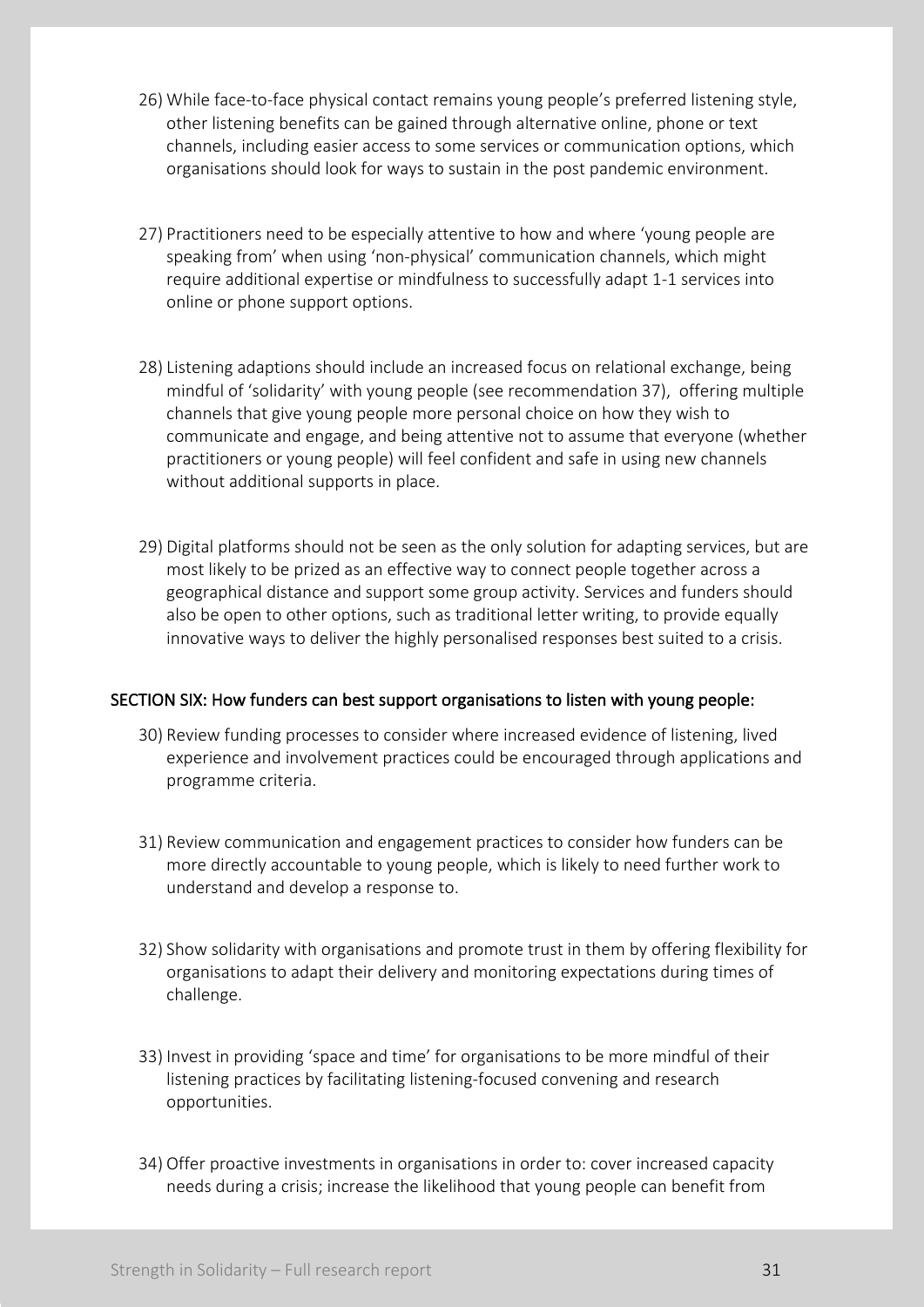accessibility to digital and communication options that may not be affordable to them; give both organisations and young people greater levels of confidence that they can influence positive outcomes during a crisis.

- 35) Be prepared to offer core funding to invest in the ethos, values and culture that drives an organisation's solidarity with young people (see recommendation 37).
- 36) Show solidarity with funded organisations (see recommendation 37) by being flexible with monitoring and delivery expectations, and by providing more opportunities to understand and respond directly to the different experiences and needs of services and young people.

### SECTIONS SEVEN AND EIGHT: Using the concept of solidarity and assessing ability:

- 37) Invest in the principle of 'solidarity' to nurture the four underpinning elements from which effective listening will flourish: organisations' person-centred ethos, increased contact and feedback loops, accelerated responses to understanding young people, and direct action on the social challenges experienced by young people.
- 38) The principle of 'solidarity' should be used to promote stronger listening practices across the wider sector, for example by supporting programmes for asset-based practice and lived experience approaches to be mindful of its characteristics.
- 39) Organisations should take time to listen to young people at the beginning of a crisis not only to improve their quality of response but to strengthen people's trust and belief in the organisation's service, which will help safeguard effective operations.
- 40) Assess the strength of organisations' ability to listen against the 10 recommended areas outlined in the 'solidarity health check' tool as a way to identify development needs for support or make appropriate funding decisions.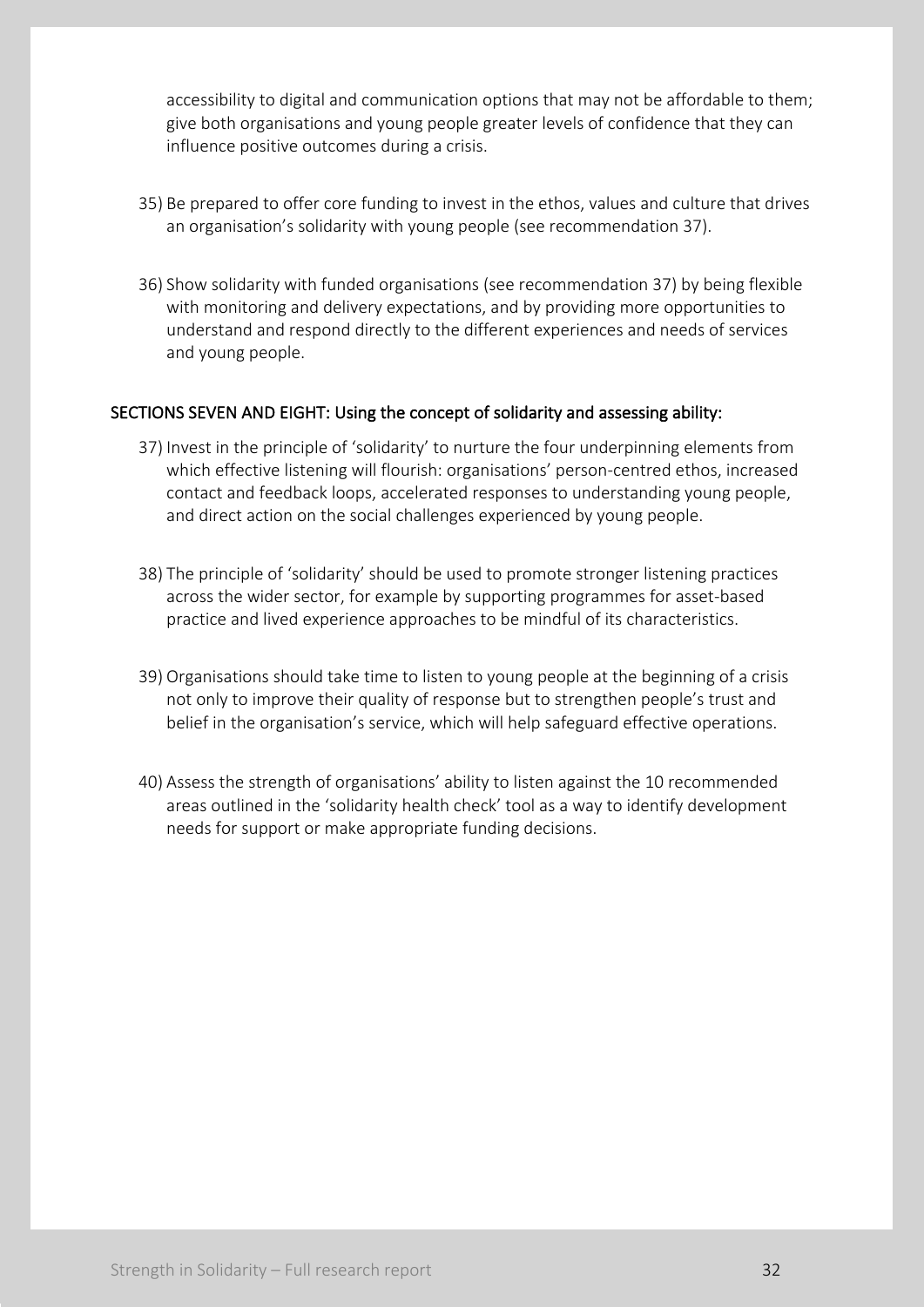## SECTION TEN: References

- (1) https://www.thelisteningfund.org
- (2) Dietrich, G. (2017, March 29) *Six Ways to Use Social Listening in Crisis Communications Planning*, Spinsucks https://spinsucks.com/communication/social-listening-crisiscommunications-planning/
- (3) Beatfreeks (2020, May) *Take the Temperature: A National Youth Trends report Understanding the Impact of Coronavirus on young people in the UK*, beatfreeksyouthtrends.com, pp. 71 & 41.
- (4) Beatfreeks, *Take the Temperature*, p.71.
- (5) James, R (2008) *Crisis Intervention Strategies* 6th edition Belmont, CA: Thomson, p. 39.
- (6) Beatfreeks, *Take the Temperature*, p.69.
- (7) Kain, M (2020, April 14) *Our Journey Through Crisis*, HACT https://www.hact.org.uk/blog/2020/04/14/our-journey-through-crisis
- (8) Denyer, D. (2020) *Responding to the Coronavirus Crisis: A Strategic Approach to Building and Strengthening Organizational Resilience,* Cranfield School of Management (p.3)
- (9) Ibid.
- (10) Ibid.
- (11) Williams, S. & Dunne, J. H. (2020, June) *The Listening Fund (England) Final Learning Report, The Centre for Youth Impact, pp.20-21*
- (12) Princes Trust and You Gov (2020, May) *Young People in Lockdown*, https://www.princes-trust.org.uk/Document\_News\_YPIL.pdf
- (13) Adams, N. and Coe, J. (2019, December) *Youth led Change in the UK - Understanding the Landscape and Opportunities*, https://www.blagravetrust.org/wpcontent/uploads/2019/12/youth-led-change-landscape-and-possibilities.pdf